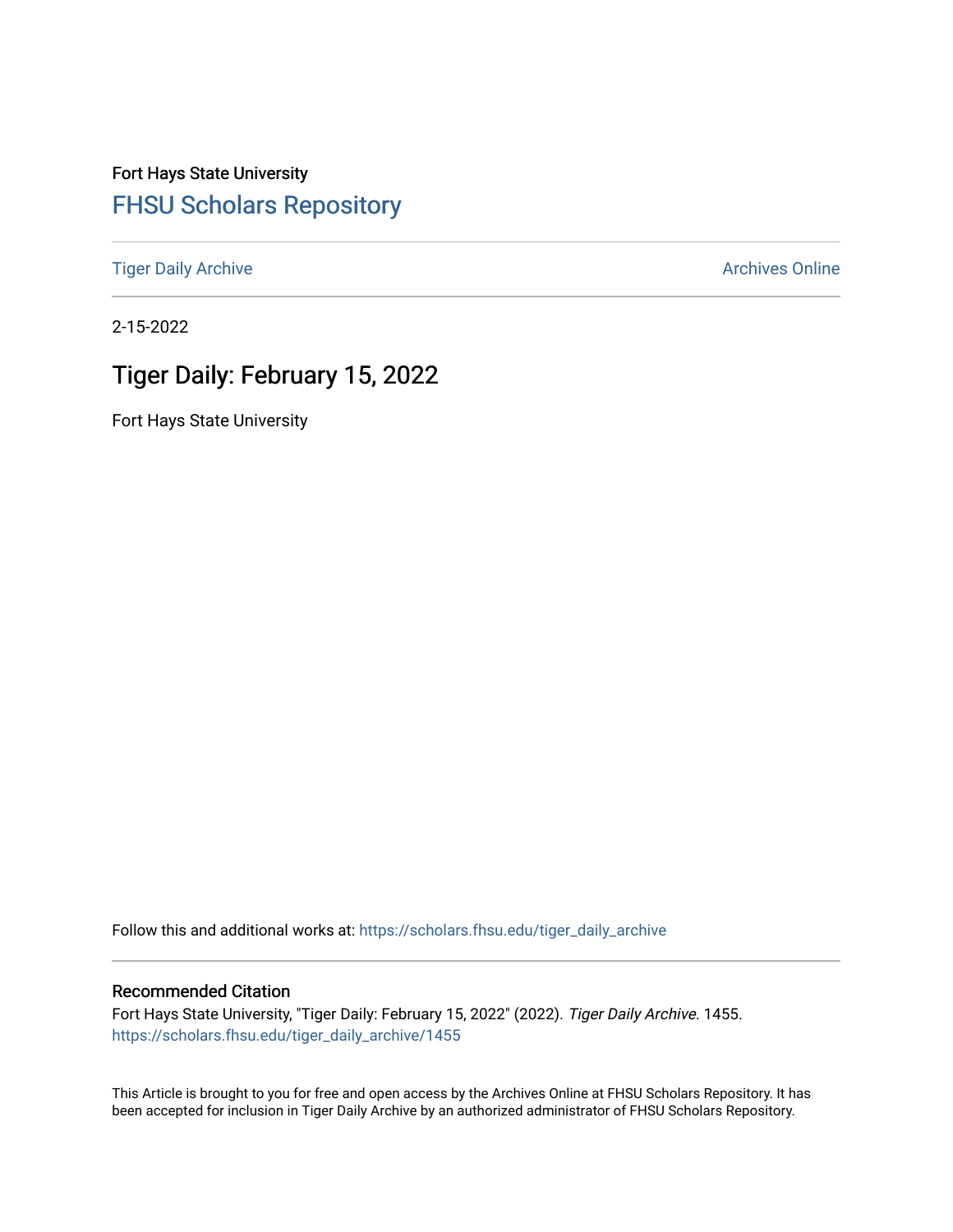**From:** Tiger Daily **Sent:** Tuesday, February 15, 2022 10:01 AM **To:** Tiger Daily <TigerDaily@fhsu.edu> **Subject:** Tiger Daily [February 15, 2022]



### **ANNOUNCEMENTS**

- **[COVID-19 Updates](#page-2-0)**
- **[Calendar: Upcoming Professional Development Opportunities](#page-3-0)**
- **[Life Support for Tiger Employees, February 15th](#page-3-1)**
- **[Scholarly and Creative Activity Days \(SACAD\) 2022 –](#page-3-2) Hybrid Format, April 18th – 22nd**
- **[Torch and Lighthouse Award Nominations are OPEN –](#page-3-3) Recognize an Outstanding [FHSU Senior and/or Graduate Student](#page-3-3)**
- **[My-Go-To](#page-3-4)**
- **[Yoga and Mindfulness –](#page-4-0) New Location!**
- **[Call For Chapters: Implementing Diversity, Equity, Inclusion, and Belonging in](#page-4-1)  [Educational Management Practices](#page-4-1)**
- **[Allied Health Department Seeks Obstetrical Models for Student Training from](#page-4-2)  [Campus Community and Hays Community](#page-4-2)**
- **Free Dental Clinic – [Volunteers Needed!](#page-4-3)**
- **University Photo - [February Studio Dates](#page-5-0)**
- **[Hispanic Film Festival Dates Spring 2022](#page-5-1)**
- **[Hispanic Dance Sessions Spring 2022](#page-5-2) \*UPDATED\***
- **[Spring 2022 Academic Advising Certificates and Trainings](#page-6-0)**
- **[NOTICE: Annual Steam Shut Down May 16th](#page-7-0) - 27th**
- **[FHSU Giving Day –](#page-8-0) Call for Projects \*DEADLINE APPROACHING\***
- **["Human Nature" On Display in Moss-Thorns Gallery of Art](#page-9-0)**
- **[United Airlines Discount for Spring Commencement](#page-9-1)**
- **[Practice German with the Department of Modern Languages](#page-9-2)**
- **[Accepting applications for 2022 Faculty Summer Grants for Research, Creative, or](#page-9-3)  [Grants Activity](#page-9-3)**
- **[Free Hearing Screenings](#page-10-0)**
- **[FHSU 2050: An Invitation to the Future!](#page-10-1)**
- **[FHSU Academy \[AKA Straighterline Partnership\] Information Sessions](#page-11-0)**
- **[Spring Commencement Hotel Discount](#page-11-1)**

### **EVENTS**

# **THIS WEEK/WEEKEND**

- **[Writing Circle](#page-11-2) - February 18, 4:00pm - 5:00pm**
- **[Hays Symphony Concert: Past Meets Present](#page-11-3) - February 19, 7:30pm**
- **[KWEC to host Junior Duck Stamp Program](#page-12-0) - February 20, 2:00pm**

### **FUTURE EVENTS**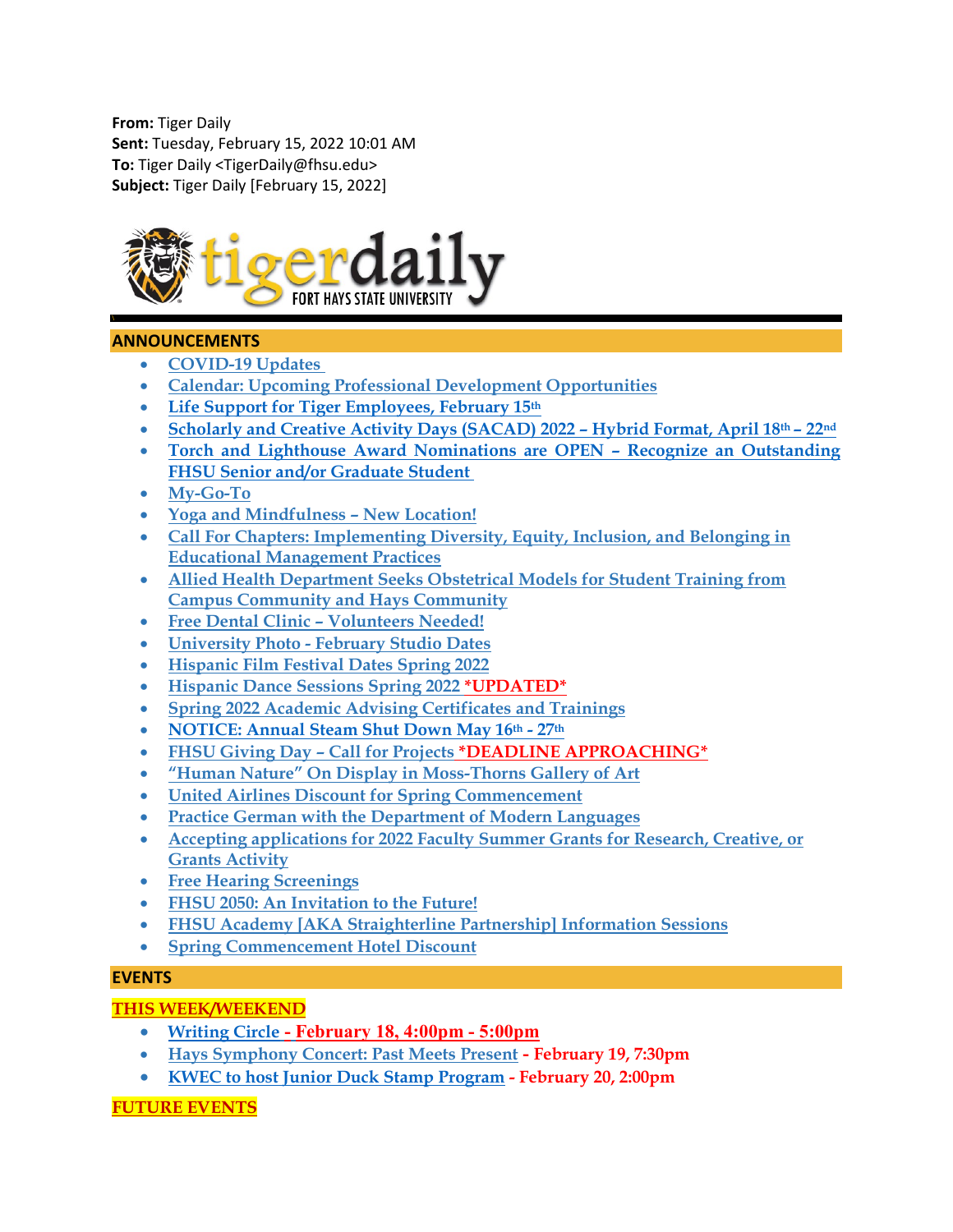- **TILTed [Tech/WAC Mini-Conference | Writing & Critical Thinking: An Engaging](#page-12-1)  [Approach for Teaching Online](#page-12-1)** - **February 22, 12:00pm – 3:00pm**
- **[Science Café presents: "Saving Bees By Killing Them!](#page-13-0) - February 28, 7:00pm**
- **MDC Workshop - [The Change Cycle](#page-13-1) - March 2, 9:00am – 12:00pm**
- **[CliftonStrengths Essentials: Level 1](#page-13-2) - March 9, 9:00am – 4:00pm**
- **[CliftonStrengths Engaged: Level 2](#page-14-0) - March 23, 9:00am – 4:00pm**
- **[FHSU Holocaust Remembrance Committee's Virtual Book Club](#page-14-1) - April 14, 6:00pm**

# **EMPLOYMENT OPPORTUNITIES**

- **[Enrollment Management Assistant –](#page-14-2) Registrar's Office**
- **[Systems Administrator –](#page-15-0) Technology Services**
- **[Instructor of Psychology Position -](#page-15-1) Department of Psychology**
- **[Accounting Specialist—Student Fiscal Services](#page-16-0)**
- **[Marketing Content Strategist](#page-16-1)**
- **[Community Director, Residential Life](#page-17-0)**
- **[Classroom to Classroom Grant Project Coordinator](#page-17-1)**
- **[Cooperative Education Program Coordinator, Offices of Field Experiences and](#page-17-2)  [Licensure](#page-17-2)**
- **[Information Security Officer –](#page-18-0) Technology Services**

# **SHARE WITH STUDENTS**

- **Interview Opportunity – [Adams Brown \(Deadline February 25th\)](#page-18-1)**
- **[Student Employment Opportunities –](#page-18-2) Docking Institute of Public Affairs**
- **[FHSU Scholarship Application Deadline –](#page-19-0) February 15th**
- **[Award for Outstanding Undergraduate Scholars \(Deadline April 8th\)](#page-19-1)**
- **Join us for Kansas Undergraduate Research Days (March 1st - 3rd)**
- **[VIP Ambassador Program Seeking Candidates for 2022-23](#page-20-0)**
- **[Nominate a Faculty Member for FHSU's Pilot Award](#page-21-0)**
- **[Special Olympics Kansas –](#page-21-1) Service Opportunity**
- **Student Employment Opportunity – [Dept of Communication Sciences and Disorders](#page-21-2)**
- **[Werth College Career Fair –](#page-21-3) February 23**
- **[FHSU Tigers Without Limits Support Group](#page-22-0)**
- **[VALUE is back for 2022-23!](#page-22-1)**
- **[Peer Counseling Program Launches at FHSU](#page-23-0)**
- **[Summer Internship Opportunities](#page-23-1)**
- **[Faulkner Challenge 2022 -](#page-23-2) \$10,000 In Cash Prizes**
- **[Circles of Support Peer Support Group](#page-24-0)**
- **[Tutoring Available for Most FHSU General Education Courses](#page-24-1)**
- **[Criminal Justice Career Fair](#page-25-0)**
- <span id="page-2-0"></span>• **[Mock Interview Day –](#page-25-1) February 22nd**

# **ANNOUNCEMENTS**

# **COVID-19 Updates**

The [COVID-19 Response website](https://www.fhsu.edu/covid-19-response/index) is where we post the latest information about the pandemic, including a new COVID-19 Dashboard that is updated every Tuesday.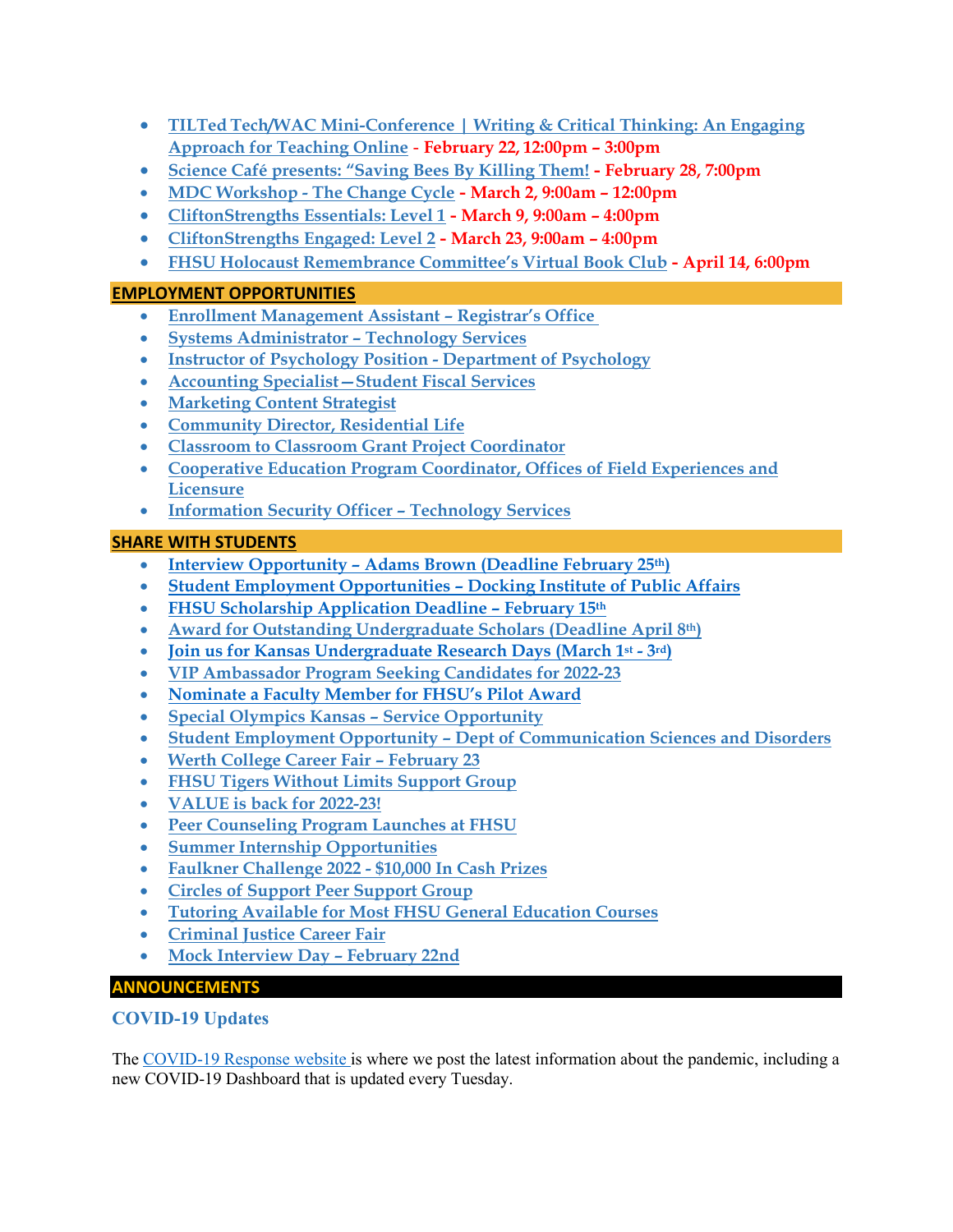# <span id="page-3-0"></span>**Calendar: Upcoming Professional Development Opportunities**

Check out upcoming professional development opportunities! The TILT TigerLearn event calendar is your go-to for professional development at FHSU! Check it out here: [http://tigerlearn.fhsu.edu/events/.](http://tigerlearn.fhsu.edu/events/)

To provide faculty and staff with one easy place to see all professional development at FHSU, we're happy to include your event on the TigerLearn calendar. We can include links to your registration site, contact persons for questions, etc. Just contact [TILT-FacultyDev@fhsu.edu,](mailto:TILT-FacultyDev@fhsu.edu) and we'll add your event right away!

### <span id="page-3-1"></span>**Life Support for Tiger Employees, February 15th**

Life Support for Tiger Employees will have its first meeting today from noon to 1pm in the Calvary Room in the Memorial Union. This is a support group for FHSU staff and faculty to talk about stressful life issues. We will meet the 1<sup>st</sup> and 3<sup>rd</sup> Tuesdays of every month, usually in Health and Wellness Services, 3<sup>rd</sup> floor of the Center for Student Success. We encourage you to bring your lunch. Questions? Contact Amy Schaffer at [alschaffer@fhsu.edu.](mailto:alschaffer@fhsu.edu)

### <span id="page-3-2"></span>**Scholarly and Creative Activity Days (SACAD) 2022 – Hybrid Format, April 18th – 22nd**

The annual John Heinrichs Scholarly and Creative Activity Days (SACAD) will take place in **hybrid format in April** and will feature a creative works exhibit as well as poster and oral presentations. Online content will include poster and oral presentations and will be available **the week of April 18th-22nd** using *Symposium*. In-person content will include poster, oral presentations, creative works exhibit, and awards ceremony on **Wednesday, April 20th from 8:00am-3:30pm**.

**The submission portal will open via** *Symposium* **on March 1st and close on April 1st.** For more information, including how to access the submission portal, what to submit, and presentation resources, please visit our website and Facebook page:

<https://www.fhsu.edu/research/events-and-opportunities/sacad/event-submission-details>

<https://www.facebook.com/ResearchFHSU>

Questions? Contact Whitney Whitaker [\(wkwhitaker@fhsu.edu\)](mailto:wkwhitaker@fhsu.edu) and/or Arvin Cruz [\(ajcruz2@fhsu.edu\)](mailto:ajcruz2@fhsu.edu)

### <span id="page-3-3"></span>**Torch and Lighthouse Award Nominations are OPEN – Recognize an Outstanding FHSU Senior and/or Graduate Student**

The Torch Award honors a graduating senior by recognizing academic excellence as well as active service to student, civic, or professional organizations. You can nominate a graduating senior at <https://fhsualumni.com/awards/torch-award-nominations>

The Lighthouse Award recognizes an outstanding graduate student in the 2022 graduating class. You can nominate a graduate student at<https://fhsualumni.com/awards/lighthouse-award-nominations>

### <span id="page-3-4"></span>**My-Go-To**

Each year the Scholarship Environment Committee would like to recognize STAFF and FACULTY who have guided, mentored, supported, and fostered meaningful intellectual growth and leadership for their colleagues and co-workers. This is your chance to recognize the person or persons who have contributed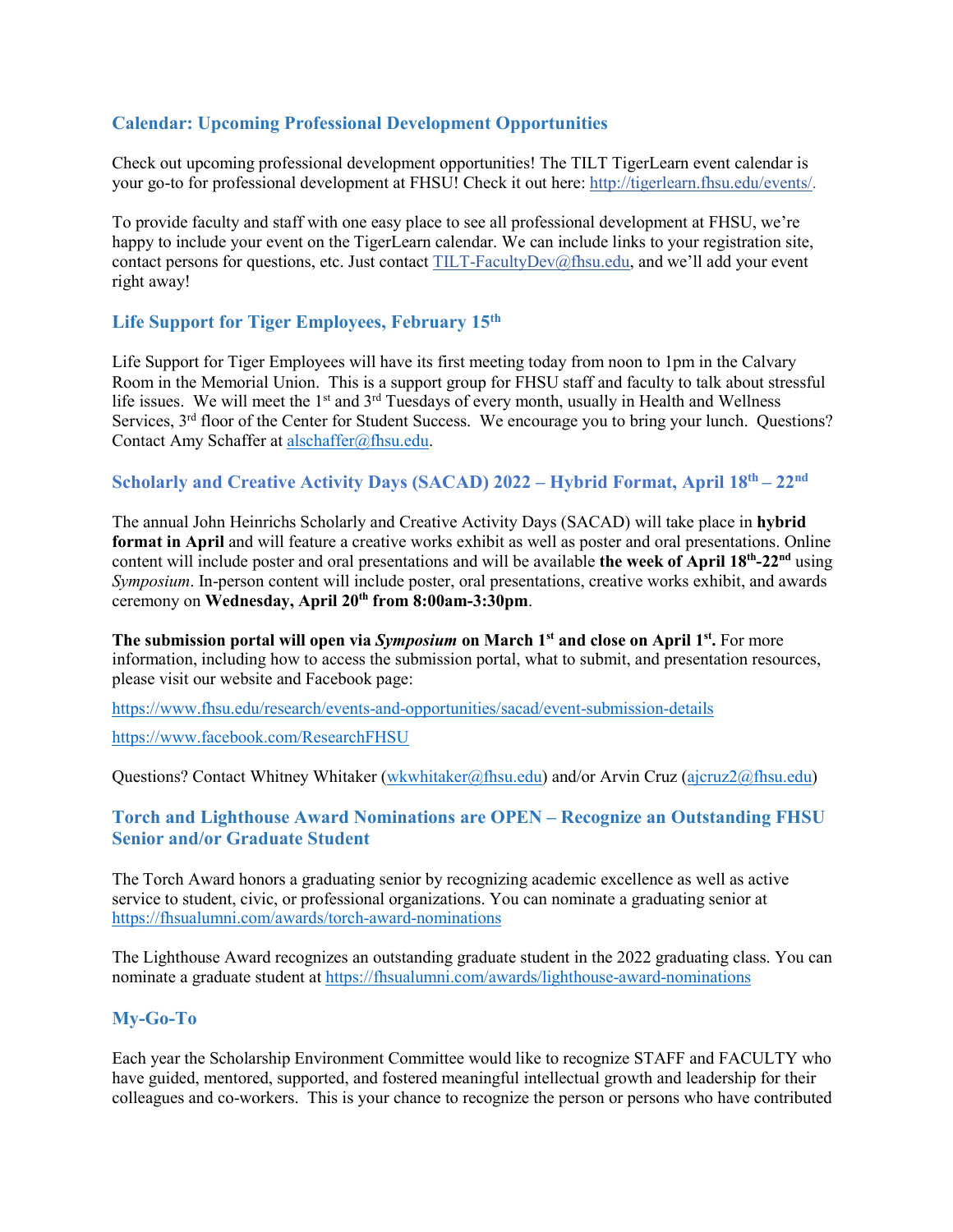to your success at Fort Hays State University. Please complete the short form below to nominate those that you consider mentors. You may complete the form multiple times. Please complete your nominations by 2/27 at midnight.

#### <https://forms.gle/jyYdF2TBbwjyWBR29>

### <span id="page-4-0"></span>**Yoga and Mindfulness – New Location!**

**Yoga on the Lawn**, now **Yoga and Mindfulness,** hosted by Health and Wellness Services (formerly the Kelly Center) and the Tiger Fitness Center (formerly the Wellness Center) will now be held indoors.

Please join us for a restorative yoga session **in the Dance Room in Cunningham Hall** each **Thursday** evening from 5:30-6:30pm. You may bring your own yoga mat or we'll have some for you to use. A free FHSU yoga mat or \$5 Starbucks gift card will be available to attendees who complete our survey!

### <span id="page-4-1"></span>**Call For Chapters: Implementing Diversity, Equity, Inclusion, and Belonging in Educational Management Practices**

You are invited to submit a chapter for consideration to the forthcoming publication entitled, Implementing Diversity, Equity, Inclusion, and Belonging in Educational Management Practices, published by IGI Global. Please visit<https://lnkd.in/dpphywTF> for more details regarding the publication. To submit your (7000-10,000 word) chapter here, please visit: [https://lnkd.in/d6T43j-k.](https://lnkd.in/d6T43j-k) You can also find detailed manuscript formatting and submission guidelines at [https://lnkd.in/dAKvbTt3.](https://lnkd.in/dAKvbTt3) Questions can be directed to Dr. Abeni El-Amin, Assistant Professor, Robbins College of Business and Entrepreneurship, Fort Hays State University, [aelamin@fhsu.edu.](mailto:aelamin@fhsu.edu) **The deadline for submission is February 27, 2022**.

### <span id="page-4-2"></span>**Allied Health Department Seeks Obstetrical Models for Student Training from Campus Community and Hays Community**

The Allied Health Ultrasound program is seeking **expecting mothers** from the FHSU faculty, staff, or student population as well as from the community willing to serve as a scan model for training ultrasound students. Each ultrasound scan is supervised by a certified sonographer that works with the students to learn the proper mechanics of ultrasound scanning. Each scan will take about one hour. There is no charge. There is no official report reading from a physician generated. Requirements to volunteer, is that the expecting mother is between 20 and 40 weeks at their scheduled scan time, the mother cannot be considered to be in a high risk pregnancy, and must visit with their physician to ensure they know you are volunteering for this service. Ultrasound appointments will be set up for Tuesday early afternoons or Wednesday mornings. Appointment times will begin at the end of January and run through the end of April. With COVID precautions, patients and their guests will be asked to wear masks as will the students and faculty during the scan.

For those interested or if you know someone who might be interested, please contact Jennifer Wagner at [jrwagner@fhsu.edu](mailto:jrwagner@fhsu.edu) for more information.

### <span id="page-4-3"></span>**Free Dental Clinic – Volunteers Needed!**

The Kansas Dental Charitable Foundation is pleased to announce the Kansas Mission of Mercy (KMOM) **free dental clinic scheduled for March 25-26, 2022 at the Ellis County Fairgrounds** in Hays. Services provided include cleanings, fillings, and extractions. Services are provided on a first come, first served basis and all patients must be able to wait in line - no appointments (exceptions are made for children). The clinic opens at 5:30 AM on both Friday and Saturday.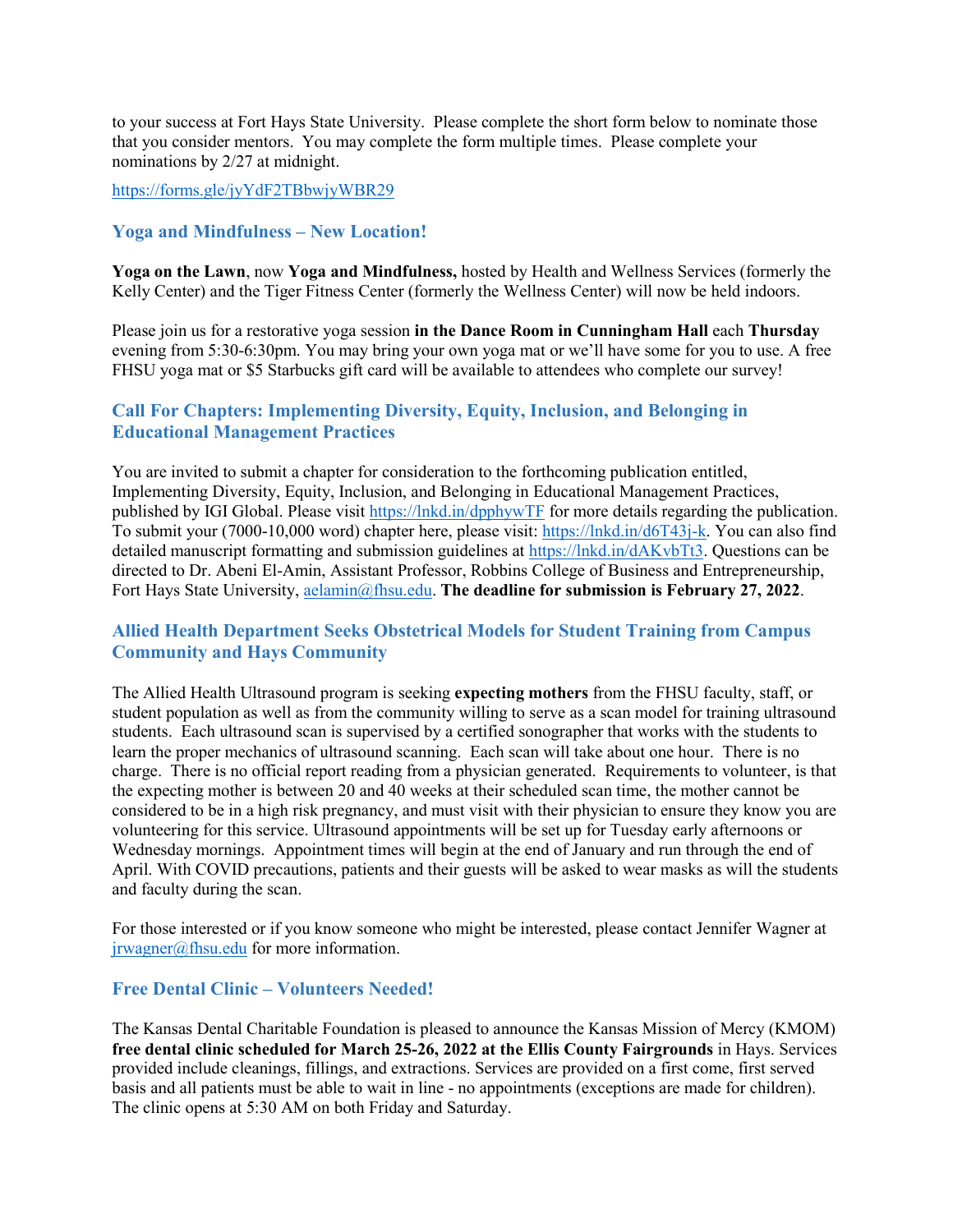Please contact Jess Albin at Health and Wellness Services [\(jkalbin@fhsu.edu\)](mailto:jkalbin@fhsu.edu) with any questions and be sure to learn more important information at<http://www.ksdentalfoundation.org/patients/>

#### **UPDATE — Volunteers needed!**

The Kansas Mission of Mercy (KMOM) event will be held Friday March 25th - Saturday 26th. It will treat nearly 750 patients ABSOLUTELY FREE in two days at the Ellis County Fairgrounds. They will need about **500 volunteers** throughout the weekend including a set-up crew on Thursday, March 25th and a tear-down group on Saturday 26th.

Volunteers will register online starting December 20, 2021. Each volunteer must sign up separately. They will choose which shifts they would like to work. The doors open at 5:30am each day. There are opportunities to hand out meals for breakfast and lunch to patients, work in the volunteer room to feed those volunteering, registration assistance, translators, just to mention a few.

#### <span id="page-5-0"></span>**University Photo - February Studio Dates**

University Relations and Marketing will be offering open studio times for those faculty, staff, and student employees who have not yet had a university photo taken or need an updated picture. Upcoming dates are February  $21^{st}$  &  $22^{nd}$ .

Sign up for your photo time through the Google form below:

Where: Hammond Hall 114 When: <https://forms.gle/Nna8mA6fiMWGd2zDA>

Questions? Please email Trever Rohn.

#### <span id="page-5-1"></span>**Hispanic Film Festival Dates Spring 2022**

\*All films are presented as part of the Modern Languages courses 325/326, and will be in Spanish with English subtitles.

Please wear a mask inside AH 169 at all times!

Future Dates: Monday February 28 at 6:00pm in AH 169 Monday March 28 at 6:00pm in AH 169 Monday April 25 at 6:00pm in AH 169

*Sponsored by the Modern Languages Department* 

#### <span id="page-5-2"></span>**Hispanic Dance Sessions Spring 2022**

On Wednesday Feb 16, Chita will teach a Salsa Session from 6:30 - 9:00 PM. (Plan to stay for one hour and 25 minutes at least (warm up and cool down sessions). Nicole will also teach a Zambra Session.

Plan to stay for one hour and 25 minutes at least (warm up and cool down sessions). Our dance sessions are practical, hands-on-learning sessions, which teach dancing steps and dance choreographies using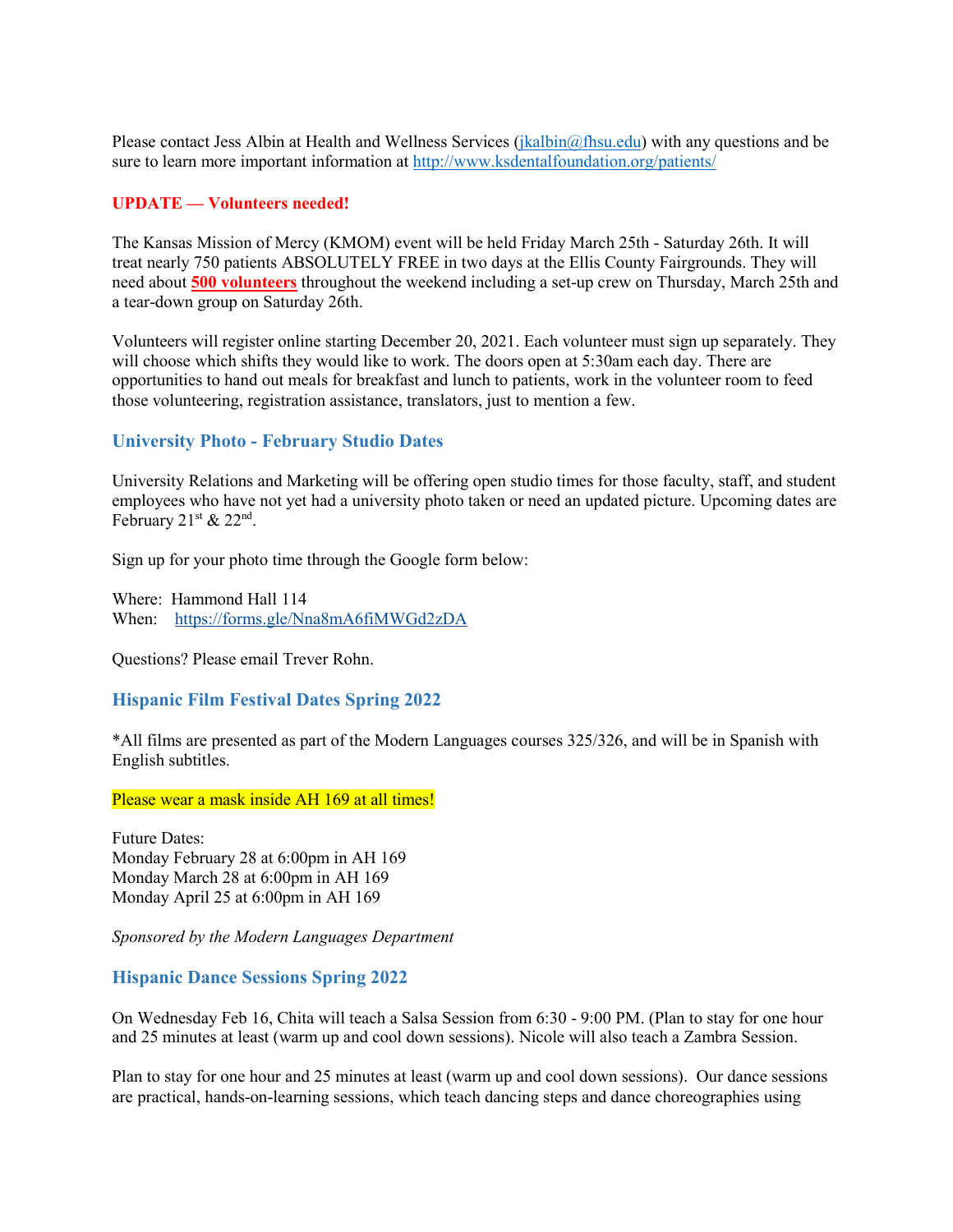original music from the countries we are teaching about. We teach about the culture, context, and the rich diversity each dance and country provide. Through the dances and music, you will immerse yourself in a specific culture and learn about it. All dances we teach are connected somehow to Hispanic culture, and through Hispanic Dance Sessions, we aim to promote Hispanic culture and diversity at FHSU and in Hays, KS. Sessions will be taught live and will also be streamed live on ZOOM to make it accessible and inclusive to friends who cannot make it to the campus sessions. Please wait until we open the Zoom room for you. We start at 6:30 pm promptly, or when CH 122 is free. All sessions are free and open to anybody who would like to learn about these dances.

Please wear a mask inside CH 122 at all times during the dance session!

### **<https://fhsu.zoom.us/j/97434239882?pwd=NGIwOFdSS0VPS2ZPdm56WUE2Tlc1UT09>**

Spring 2022 Schedule

Wed Feb 16 Salsa from 6:30 - 9:00pm (Chita Espino) Wed Feb 23 Traditional Caribbean Dances from 6:30 - 9:00pm (Nichole English) Wed March 2 Lyrical Dance (Body Expression) & Introduction to Jazz from 6:30 - 9:00pm (Sofi, Hannah) Wed March 9 Flamenco & Castañuelas (Castanets) from 6:30 - 9:00pm (Chita Espino) Wed March 16 Spring Break (No dance session) Wed March 23 Caribbean Fusion Dances from 6:30 - 9:00pm (Nichole English) Wed March 30 Lyrical Dance (Body Expression) & Jazz from 6:30 - 9:00pm (Hannah, Sofi) Wed April 6 Zambra Fusion (Spanish & Arabic influences) from 6:30 - 9:00pm (Nichole English) Wed April 13 Salsa & Jota from Aragon (Spain) from 6:30 - 9:00pm (Chita Espino, Nicole English) Wed April 20 Jazz from 6:30 - 9:00pm (Hannah and Sofi) Wed April 27 Polynesian Dances (Traditional Hula) from 6:30 - 9:00pm (Nichole English) Wed May 4 (LAST SESSION) Special collaboration tonight from the Barn Hoppers Club. Learn some cool line dancing steps. Salsa Party from 6:30 - 9:00pm (Chita Espino and Nicole English)

*All Hispanic Dance Sessions are sponsored by the Modern Languages Department, Spanish Club FHSU, and the Collaboration of the Department of Sociology*

# <span id="page-6-0"></span>**Spring 2022 Academic Advising Certificates and Trainings**

The Academic Advising and Career Exploration Center offers certificates for academic advisors each semester. The schedule for this spring is available below. All sessions will be face-to-face.

If you have attended sessions in the past and need to know which sessions you have left to receive your certificate, please email your name and department to **[advising@fhsu.edu](mailto:advising@fhsu.edu)** for assistance.

**RSVP:** RSVPing is required to gain access to training sessions. Let us know if you are planning to attend by replying to **[advising@fhsu.edu](mailto:advising@fhsu.edu)**. We will send you a calendar entry that you will need to "Accept and Send the Response Now". This will allow us to prepare appropriately.

### **ADVISING TECHNOLOGY CERTIFICATE**

This certificate will provide academic advisors with information related to the primary technology applications utilized to support academic advising at FHSU. Participants must attend each session to receive the certificate. **Participants need to arrive promptly, be on camera for the duration of the training and engage appropriately for each session.** The following are the dates for this certificate.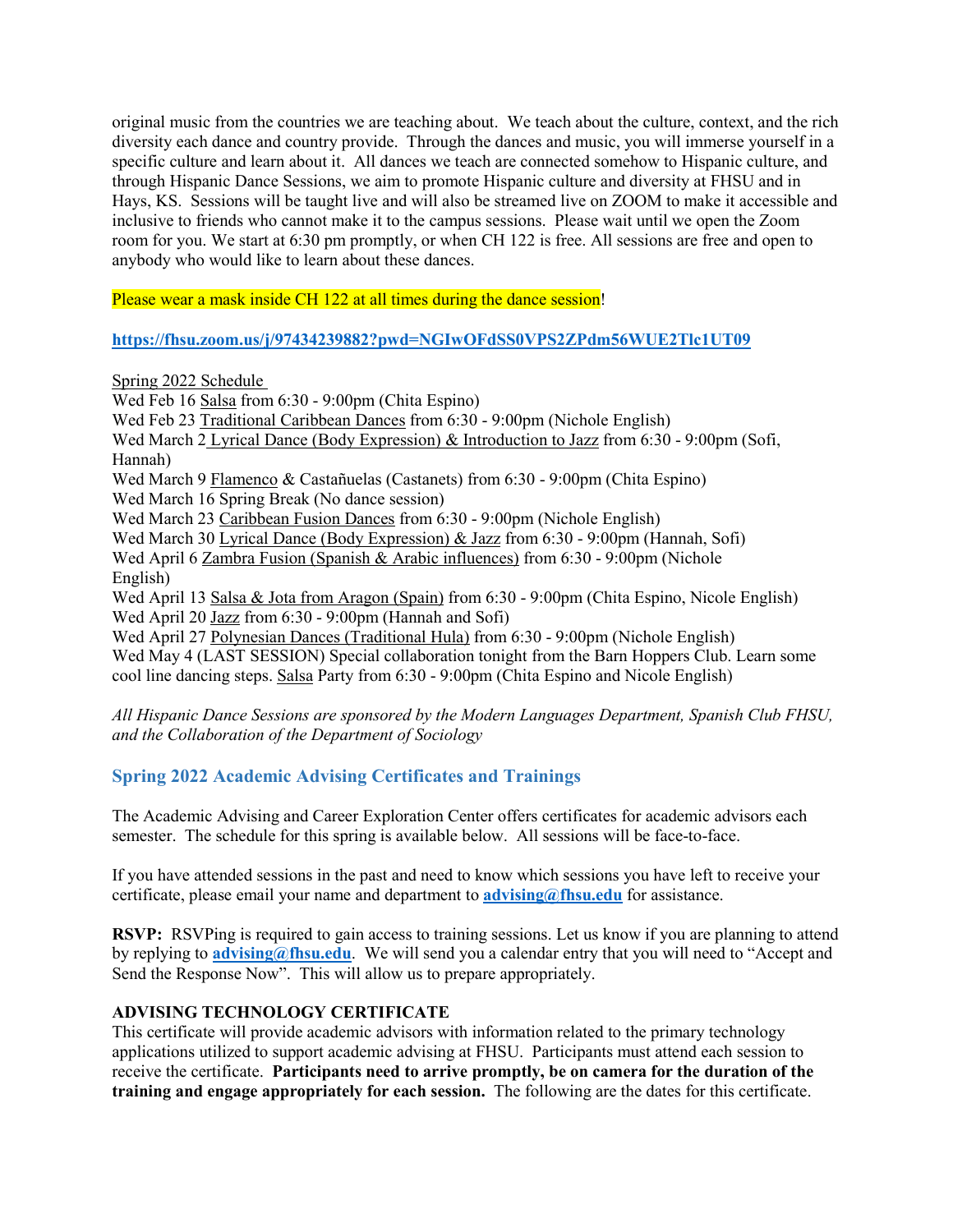Thursday, January 27, 2022, 3:30-4:30 PM *Using Technology in Advising: Advising Dashboard and Advising Notes*

Thursday, February 3, 2022, 3:30-4:30 PM *Using Technology in Advising: Transfer Credit* Thursday, February 10, 2022, 3:30-4:30 PM *Using Technology in Advising: Tiger Early Alert* Thursday, February 24, 2022, 3:30-4:30 PM *Using Technology in Advising: Academic History and Academic Plan*

Thursday, March 10, 2022, 3:30-4:30 PM *Using Technology in Advising: Academic Progress*

### **CAREER ADVISING CERTIFICATE**

This is a great professional development opportunity for those interested in effectively providing career advising to their advisees, gaining an understanding of how the career exploration process works in AACE and the role of the UNIV 100: Major and Career Exploration course. Participants must attend each session to receive the certificate. **Participants need to arrive promptly, be on camera for the duration of the training and engage appropriately for each session.** The following are the dates for this certificate.

Tuesday, February 1, 2022, 12-1 PM *Career Advising: What is Career Advising?* Tuesday, February 8, 2022, 12-1 PM *Career Advising: FHSUMajors.com – More than just an assessment*

Tuesday, February 15, 2021, 12-1 PM *Career Advising: Career Exploration – Finding the right fit* Tuesday, February 22, 2022, 12-1 PM *Career Advising: Career Exploration – Confirming major selection*

### **ADVISING SPECIAL POPULATIONS CERTIFICATE**

This certificate will provide information on working with the diverse needs of our students. Whether you are currently advising students in the population or not, you will gain information that can assist you. Participants must attend each session to receive the certificate. The following are the dates for the spring sessions.

Tuesday, March 1, 2022, 12-1 PM *Advising Special Populations: Transfer Students* Tuesday, March 8, 2022, 12-1 PM *Advising Special Populations: International Students*

#### **NACADA Webinars**

The Academic Advising and Career Exploration Center and Office of Student Affairs will be hosting the following webinars from NACADA: The Global Community for Academic Advising.

Wednesday, February 2, 2022, 1-2 PM - **Bringing Cultural Humility to Academic Advising** Tuesday, March 1, 2022, 1-2 PM - **It Takes a Village: The Role of Academic Advising & Support on HBCU Campuses**

*Questions should be directed to [advising@fhsu.edu](mailto:advising@fhsu.edu).*

<span id="page-7-0"></span>**NOTICE: Annual Steam Shut Down May 16th - 27th**

**Please mark on your calendar to avoid scheduling events that need steam for hot water and/or cooking these two weeks**

As in the past, "Annual Steam Shut Down Notice" (Two Weeks)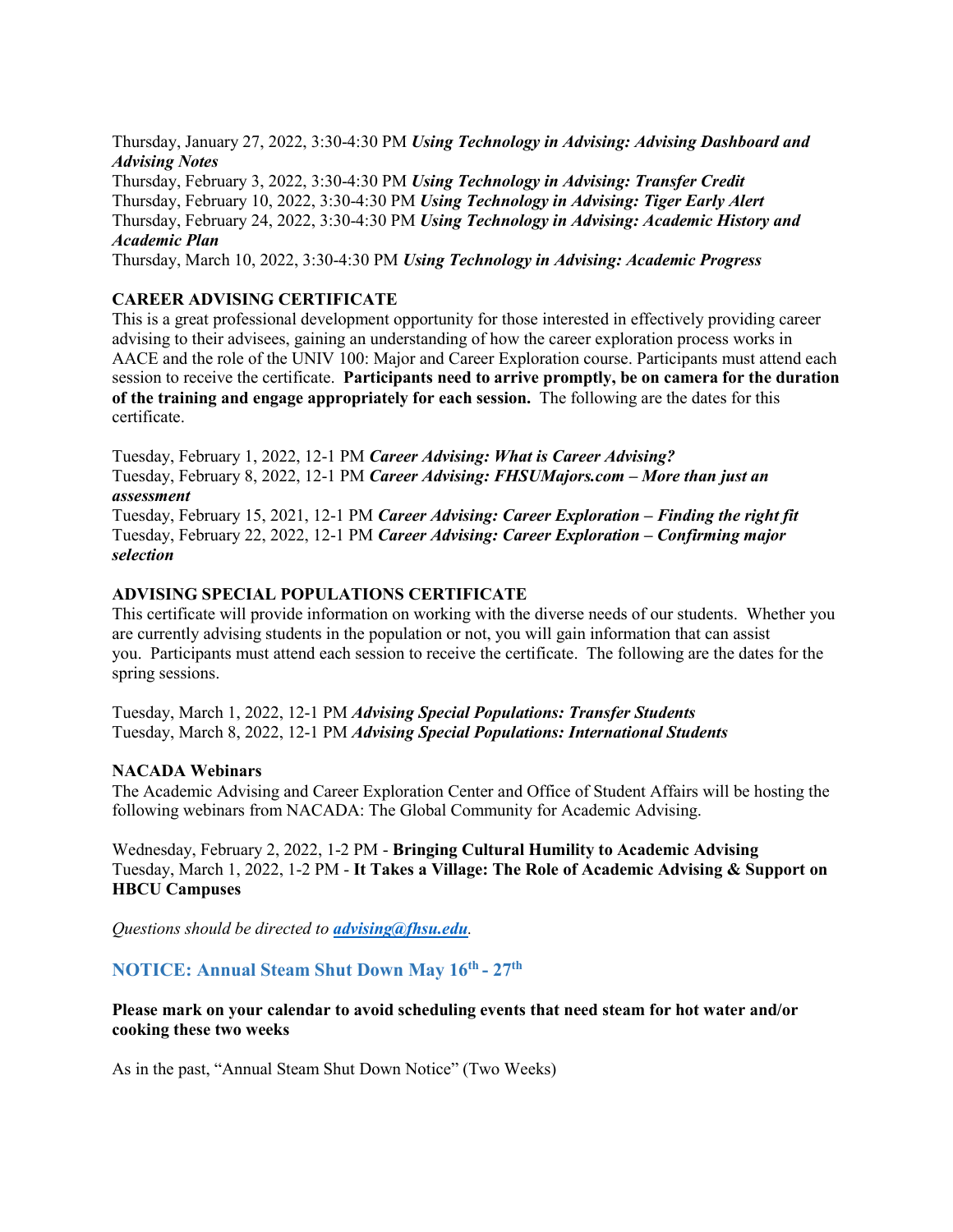The Energy Division / Power Plant have planned a steam shut down for the two weeks of May 16 thru May 27, 2022.

#### **Steam Shut Down is always the two weeks following Commencement.**

This annual shutdown is needed for multiple repairs in the University's steam and condensate distribution system, and is required for all annual cleaning, inspections and certifications of the Power Plant steam and condensate equipment.

Steam off to campus 8:00 PM Sunday night (5/15/2022) If all goes well: Steam will be back on to campus on or before 5:00 PM Friday May  $27<sup>th</sup>$ .

This is just a steam shutdown, that will affect only heating , domestic hot water and cooling if your building uses steam for that purpose. No other utility will be affected.

Buildings affected by this steam shut down: Akers Albertson Center For Art & Design Cunningham **Custer** Fischli-Wills Center for Student Success Forsyth Gross Hammond Malloy Martin Allen **McCartney** McMindes Memorial Union Picken Rarick Sheridan Stroup Tomanek

*Thank you all for your cooperation.*

### <span id="page-8-0"></span>**FHSU Giving Day – Call for Projects**

Could your organization, department, or team benefit from additional financial support? Your FHSU Foundation is looking for potential projects to highlight throughout the university's  $2<sup>nd</sup>$  annual Giving Day, which will be held on April  $21^{st}$ . Ideal projects have goals ranging from \$250 up to \$5,000. Past projects have included student organizations raising funds for an on-campus event to an academic department wanting to start a new scholarship.

Submit your project via this [Google Form](https://docs.google.com/forms/d/e/1FAIpQLSfGGdZN44-oAR4DK91KIVMj0xqlPZb_u2aSW9911W5o8lF0HQ/viewform?usp=sf_link) by the **priority deadline of February 18** for the opportunity to be highlighted in our Giving Day marketing material!

For more information, email Ricardo Zamora, Director of Annual Giving, at [r\\_zamora@fhsu.edu](mailto:r_zamora@fhsu.edu)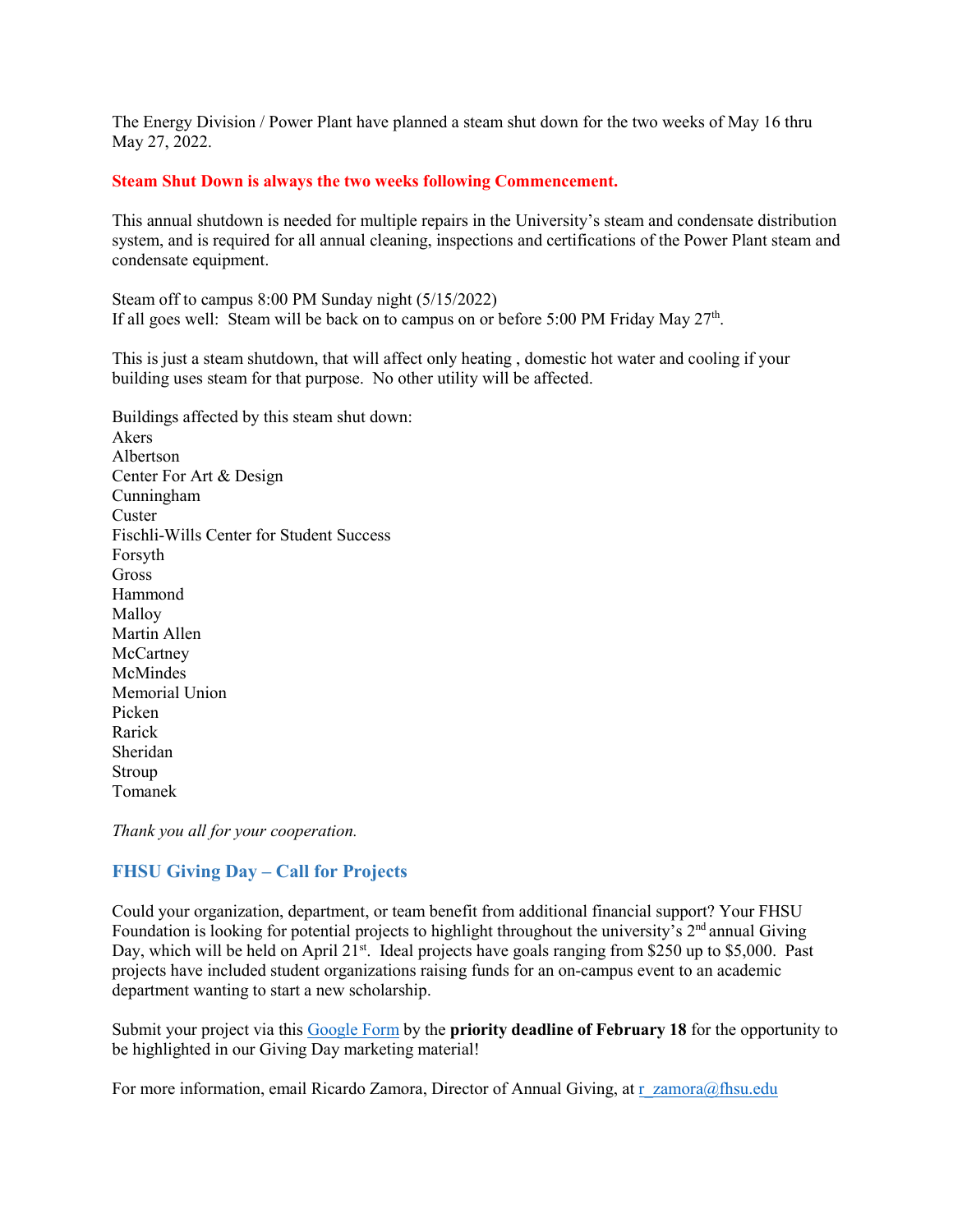### <span id="page-9-0"></span>**"Human Nature" On Display in Moss-Thorns Gallery of Art**

Please come see the new exhibition "Human Nature" now on display at the Moss-Thorns Gallery of Art & Patricia A. Schmidt Gallery Lobby. This exhibition will run from Janaurry  $24<sup>th</sup>$ -February  $23<sup>rd</sup>$ , following our regular gallery hours of 9-4pm M-F.

# <span id="page-9-1"></span>**United Airlines Discount for Spring Commencement**

We are pleased to partner with United Airlines for air travel to the FHSU May 2022 Commencement.

- To make flight reservations online please click on discount code ZKUB927626
- MileagePlus members earn Premier Qualifying Dollars and miles for their travel.
- Dates of travel must occur between May 10, 2022, to May 17, 2022, and use the discount code ZKUB.

You may also call United Meeting Reservation Desk at (800) 426 – 1122

- o Monday Friday 7:00 a.m. 9:00 p.m. Central Time
- o Saturday Sunday 7:00 a.m. 5:00 p.m. Central Time

Booking fees are waived for Meeting reservations. International customers may contact their local United Reservation Desk.

### <span id="page-9-2"></span>**Practice German with the Department of Modern Languages**

**Do you want to practice your German? Join us in Zoom for an informal conversation on the following dates:**

**February 3 and 17 March 3 and 24, April 7 and 28 May 5**

**Time: 4:00 to 5:00 pm**

**Zoom link: [https://fhsu.zoom.us/j/99785712439](https://fhsu.zoom.us/j/99785712439/)**\

**For more information, contact Dr. Giovani Lopez at [g\\_lopezlopez@fhsu.edu](mailto:g_lopezlopez@fhsu.edu) Department of Modern Languages**

### <span id="page-9-3"></span>**Accepting applications for 2022 Faculty Summer Grants for Research, Creative, or Grants Activity**

**Submission Deadline: Tuesday, March 1st** 

### **ELIGIBILITY FOR PROPOSAL SUBMISSION**

All current full-time Fort Hays State University faculty and unclassified staff members at levels comparable to academic faculty are eligible to apply. Support is paid to the faculty member in the amount of **60% of 1/9 of their base salary**. Successful applicants who are awarded a Summer 2022 Grant for Research, Creativity, or Grants Activity must have the permission of their Dean if they want to teach a course in Summer 2022. Only complete proposals will be reviewed. Additional information may be attached, but all materials must be submitted by the deadline.

### **AVAILABLE FUNDING AND DEADLINES**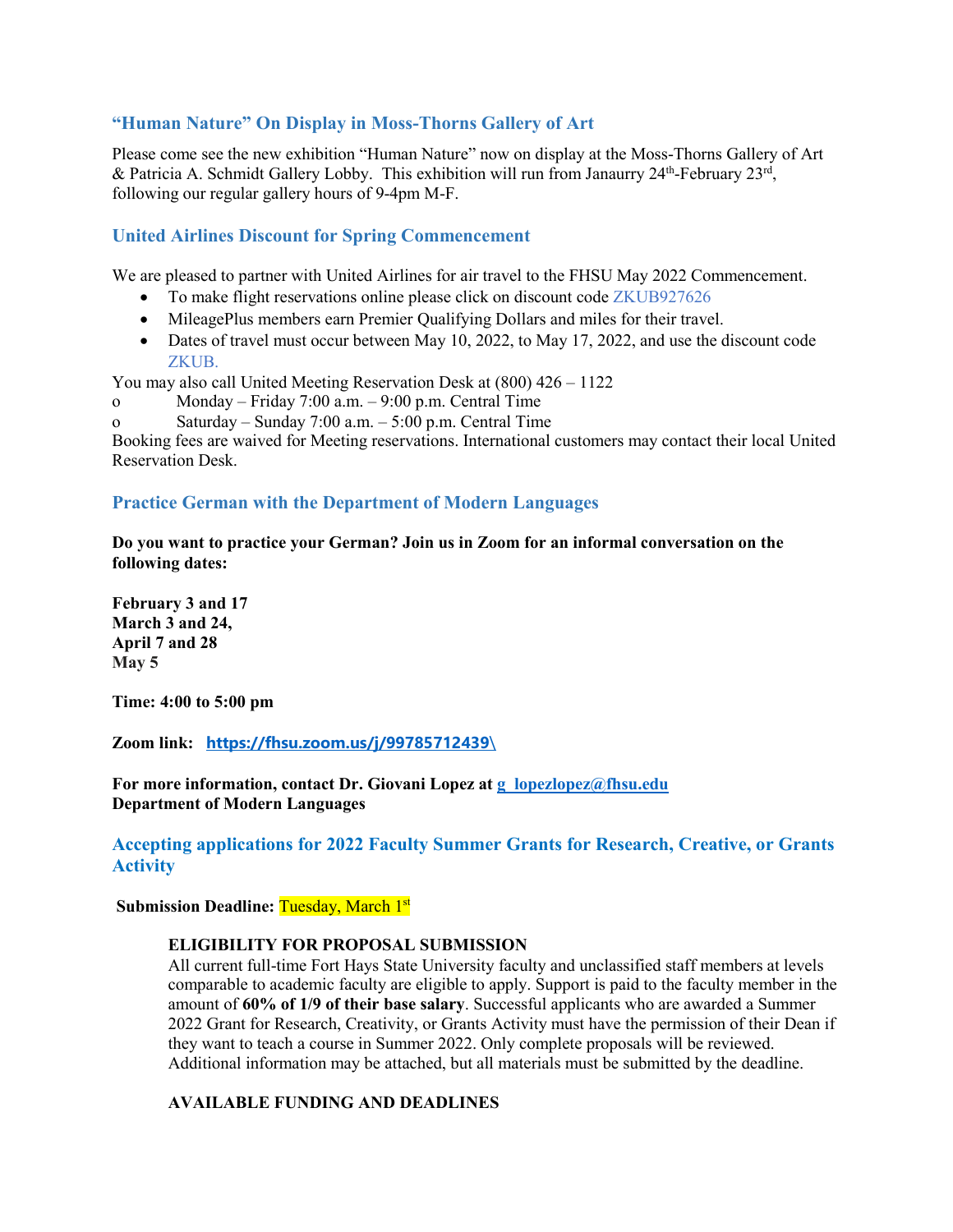Please note that awards will be made based upon available funding. Completed applications must be submitted on or before **March 1<sup>st</sup>, 2022** (no later than 4:30 p.m.). Please note that March 1<sup>st</sup> is the official deadline and differs from what has been published in the administrative calendar. If funded, project summary reports are due to the appropriate Dean and the Office of Scholarship and Sponsored Projects no later than **October 1st, 2022**. Failure to do so will impact future eligibility for internal grants.

For more information or to apply go to:<https://fhsu.infoready4.com/#competitionDetail/1862060>

Please contact Whitney Whitaker, Office of Scholarship and Sponsored Projects, with any questions: [wkwhitaker@fhsu.edu.](mailto:mjkoonse@fhsu.edu)

# <span id="page-10-0"></span>**Free Hearing Screenings**

Free hearing screenings will now be offered at the Herndon Clinic, (located in 131 Albertson Hall) to all currently enrolled students, faculty, and staff. These screenings will be provided by supervised speechlanguage pathology graduate students in the Department of Communication Sciences and Disorders. These are screenings only, and do not take the place of a full audiological evaluation.

Please contact the Herndon Clinic at 628-5366 to schedule your screening or for more information.

# <span id="page-10-1"></span>**FHSU 2050: An Invitation to the Future!**

What will higher ed look like in 2050? What challenges and opportunities will the global community be facing in the coming decades? What challenges and opportunities will the service region FHSU serves as a state comprehensive university be facing?

Please join the 2021-22 Tiger Leaders Cohort for spirited roundtable conversations about these issues and more as we look ahead to 2050 and try to imagine what will be! The event will be held in the Black and Gold Ballroom in Memorial Union from 12:30 – 4:30 PM on Wednesday, March 2nd. Refreshments will be provided. Masks are not required but encouraged an effort to keep our campus community safe and healthy.

# Schedule: 12:30 – 12:45 Welcome 12:45 – 1:20 Session 1  $1:30 - 2:20$  Session 2  $2:30 - 3:20$  Session 3  $3: 30 - 4:20$  Session 4<br> $4:20 - 4:30$  Closing R

Closing Remarks

Come one, come all to one or more sessions or parts of sessions. We welcome your attendance at your convenience on the March 2nd!

For more information, please contact Tiger Leaders Co-facilitators Brent Goertzen [bgoertze@fhsu.edu](mailto:bgoertze@fhsu.edu) or Donnette Noble [djnoble@fhsu.edu](mailto:djnoble@fhsu.edu)

*Tiger Leaders is a professional leadership development program for FHSU faculty and staff that was launched in AY 2012-13. A call for nominations for the 2022-23 cohort will be released August 2022.*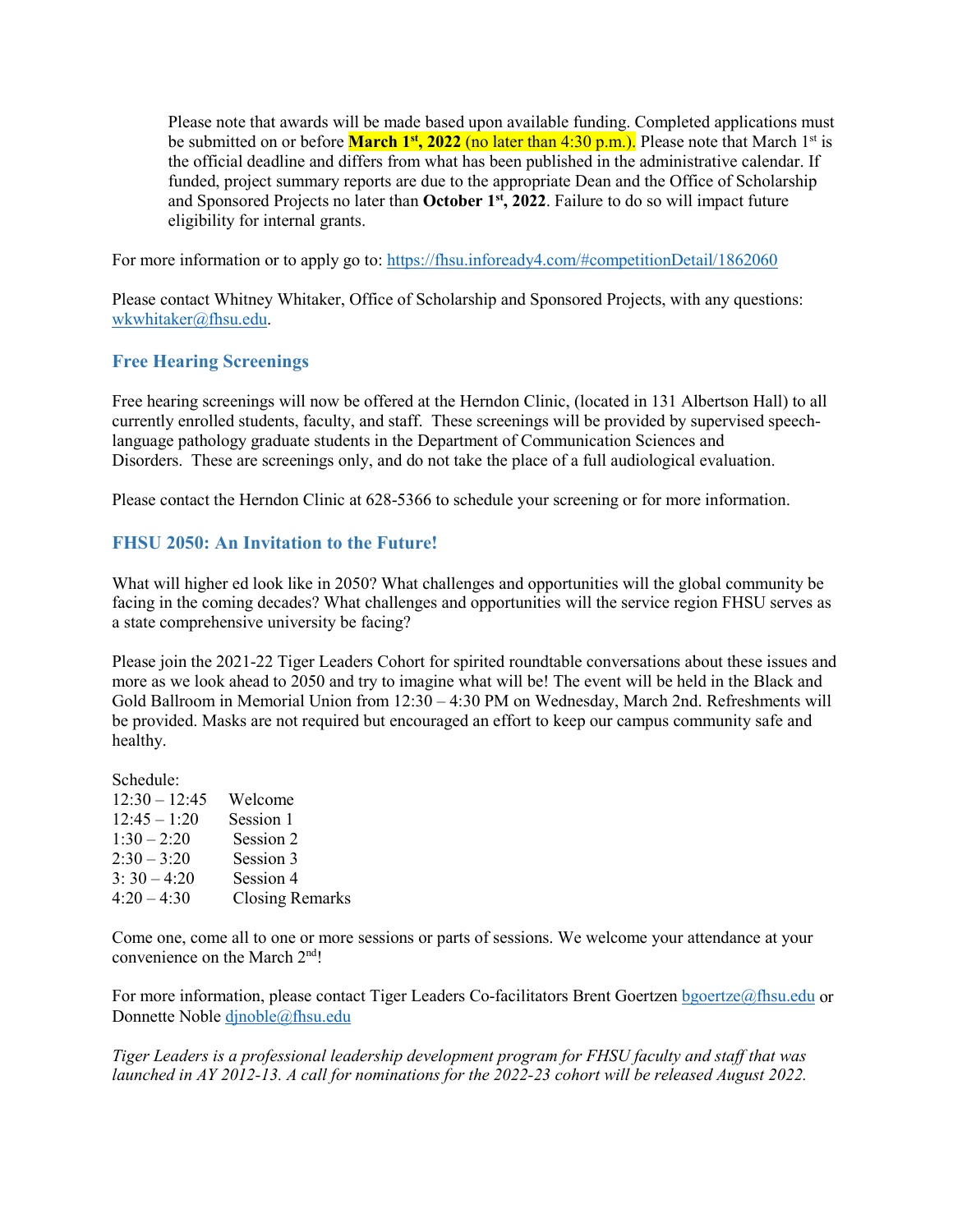### <span id="page-11-0"></span>**FHSU Academy [AKA Straighterline Partnership] Information Sessions**

Fort Hays State Academy has launched and is now enrolling students! Created through a strategic partnership between FHSU and StraighterLine, the Academy is designed to increase University enrollment by offering more options to student populations who never attended, have left, or are in danger of leaving the University. These awareness trainings provide you an overview of the academy and how it works. Those who attended an awareness training last fall are welcome, but these will be similar.

Everyone is invited to join Bart Herridge, StraighterLine's project director, as he provides an overview of the FHSU Academy for any Faculty and Staff interested in learning more about how the accademy works.

Three Zoom sessions are scheduled for your convenience over the next two weeks. All sessions provide the same content and you need attend only one. We do hope to record one of these sessions. If you are unable to attend and would like to have access or have any questions please email the Credit for Prior Learning Coordinator, Marcus Porter at [maporter3@fhsu.edu.](mailto:maporter3@fhsu.edu)

Tuesday February  $15 - 3:30 - 4:15$  pm Zoom Link:<https://us06web.zoom.us/j/87516570943?pwd=akVGWlp0SFBJUU1mMlRxZFpVdU1kdz09> Meeting ID: 875 1657 0943 Passcode: 172859

### <span id="page-11-1"></span>**Spring Commencement Hotel Discount**

Avid Hotel of Hays is offering spring 2022 FHSU Online graduates and their families a reduced rate of \$85.00 per room per night on Thursday, May 12th and Friday, May 13th, 2022!

Amenities include free internet, free breakfast, a refrigerator in every room, a 24-hour fitness room, and a heated pool available until midnight every night.

Please call 785-625-1101 and mention the discounted rate for FHSU Online students and families. For questions, please ask to speak with Ron.

**EVENTS**

<span id="page-11-2"></span>**Writing Circle** Friday, February 18, 4:00pm – 5:00pm Forsyth Library, Room 210

Looking for a supportive, encouraging space for your writing projects? Join the Writing Circle every other Friday during the Spring 2022 semester. Bring your creative writing, poetry, fiction, creative nonfiction, and other works to share.

The Writing Circle is sponsored by Forsyth Library and the Writing Center.

<span id="page-11-3"></span>**Hays Symphony Concert: Past Meets Present** Saturday, February 19th, 7:30pm Beach/Schmidt Performing Arts Center

The Hays Symphony will be presenting "Past Meets Present", a free concert on Saturday, February 19 at 7:30 p.m. at Beach/Schmidt Performing Arts Center. Featuring music inspired by the past, the program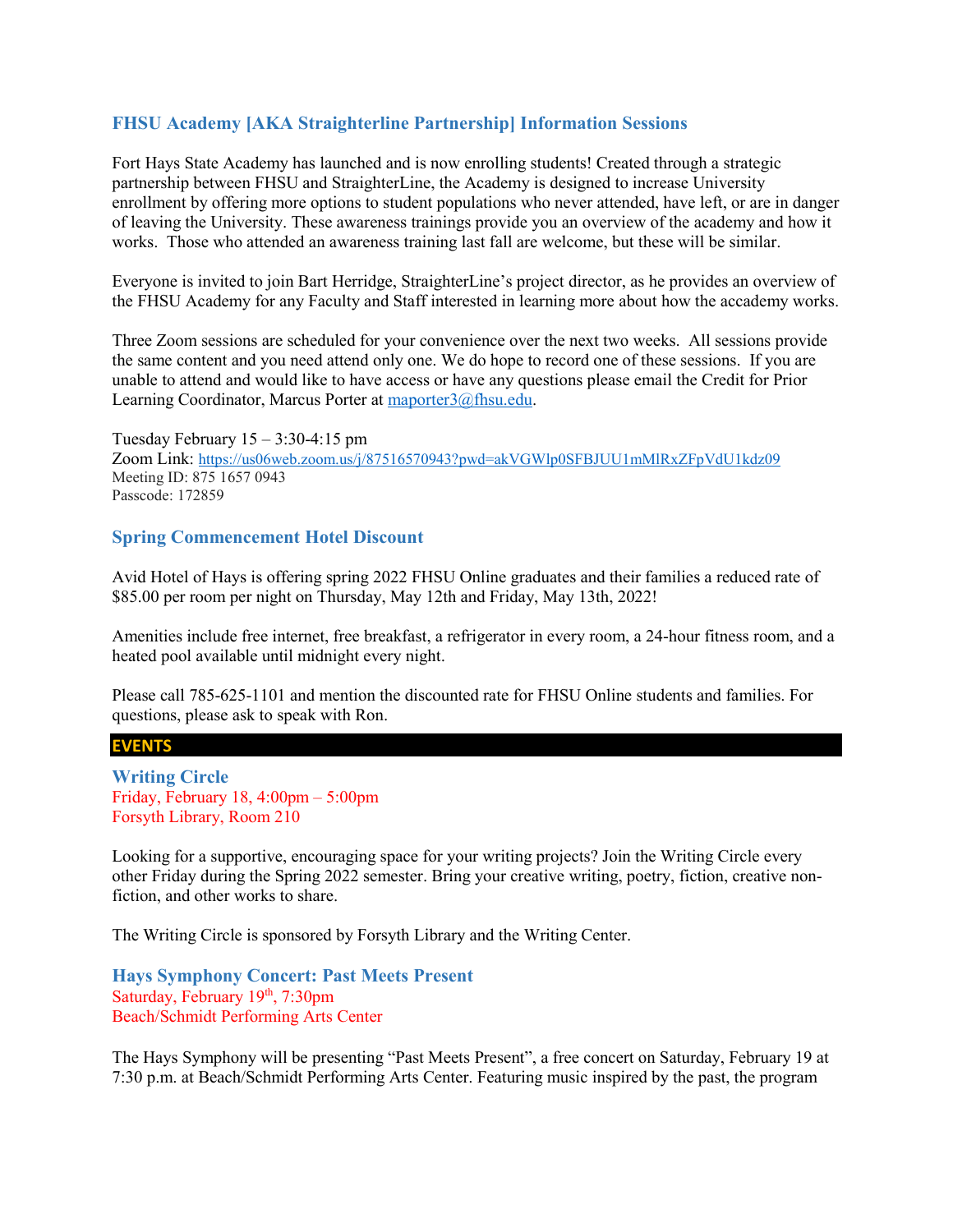will include Sergei Prokofiev's *Symphony No. 1 ("Classical")*, Igor Stravinsky's *Pulcinella Suite*, and Max Richter's *The Four Seasons Recomposed,* with conductor Brian Buckstead as violin soloist.

All Hays Symphony concerts are free and open to the public. Tickets can be reserved on the symphony's web site [\(hayssymphony.org\)](https://www.hayssymphony.org/) or picked up in advance at the Hays Convention Visitors Bureau, the Downtown Hays Development Corporation, or at the symphony table in the lobby of Beach/Schmidt Performing Arts Center 30 minutes prior to the performance.

For more information, please visit the Hays Symphony Facebook page at [www.facebook.com/HaysSymphony/](http://www.facebook.com/HaysSymphony/) or [hayssymphony.org.](https://www.hayssymphony.org/)

<span id="page-12-0"></span>**KWEC to host Junior Duck Stamp Program** Sunday, February 20<sup>th</sup>, 2:00pm Kansas Wetlands Education Center

The Kansas Wetlands Education Center, affiliated with FHSU's Werth College of Science, Technology, and Mathematics, is located 10 miles northeast of Great Bend. The KWEC is hosting its next WILD event this Sunday, February 20 at 2pm. WILD programs are designed to get kids off screens and outside exploring nature. They are FREE monthly programs for school-aged participants.

The Junior Duck Stamp program was created to help American youth increase their awareness and appreciation for wetlands and waterfowl. This art-based program is open to any K-12 student. Students design stamps which feature ducks, swans, and/or geese. Erika Gurnsey with the Great Plains Nature Center will be at the program to help students complete their entry for the Junior Duck Stamp competition program. Mounts and resources will be available for drawing realistic birds. A variety of art supplies will be provided as students can choose the medium they wish to use in their artwork. Cheyenne Bottoms and its importance to migration and waterfowl will also be explored.

Contact the center at 1-877-243-9268 or email Mandy Kern at [amkern2@fhsu.edu](mailto:amkern2@fhsu.edu) with any questions or to indicate your interest in attending this program. Save-the-Date for future WILD events: March 11 at 3pm - Fuharvesting and April 15 at 1pm - Fungus ID and Hike!

# <span id="page-12-1"></span>**TILTed Tech/WAC Mini-Conference | Writing & Critical Thinking: An Engaging Approach for Teaching Online** Tuesday, Feb 22nd, 12:00pm - 3:00pm

Virtual (Zoom)

#### **→ Register:** <https://bit.ly/TILTedWAC22>

**FREE BOOK** - All registrants will receive a free copy of *Engaging Ideas: The Professor's Guide to Integrating Writing, Critical Thinking, and Active Learning in the Classroom* by John C. Bean and Dan Melzer. Register by 2/14 to receive your copy before the event.

Learn more about using asynchronous virtual tools and evidence-backed methods to improve student writing skills, critical thinking and active learning. How can you apply these engaging ideas to exploratory, low-stakes writing assignments and formal, high-stakes writing assignments? Learn effective ways to give students early (formative) feedback and final (summative) feedback on their writing while managing the "paper load."

Registration is now open!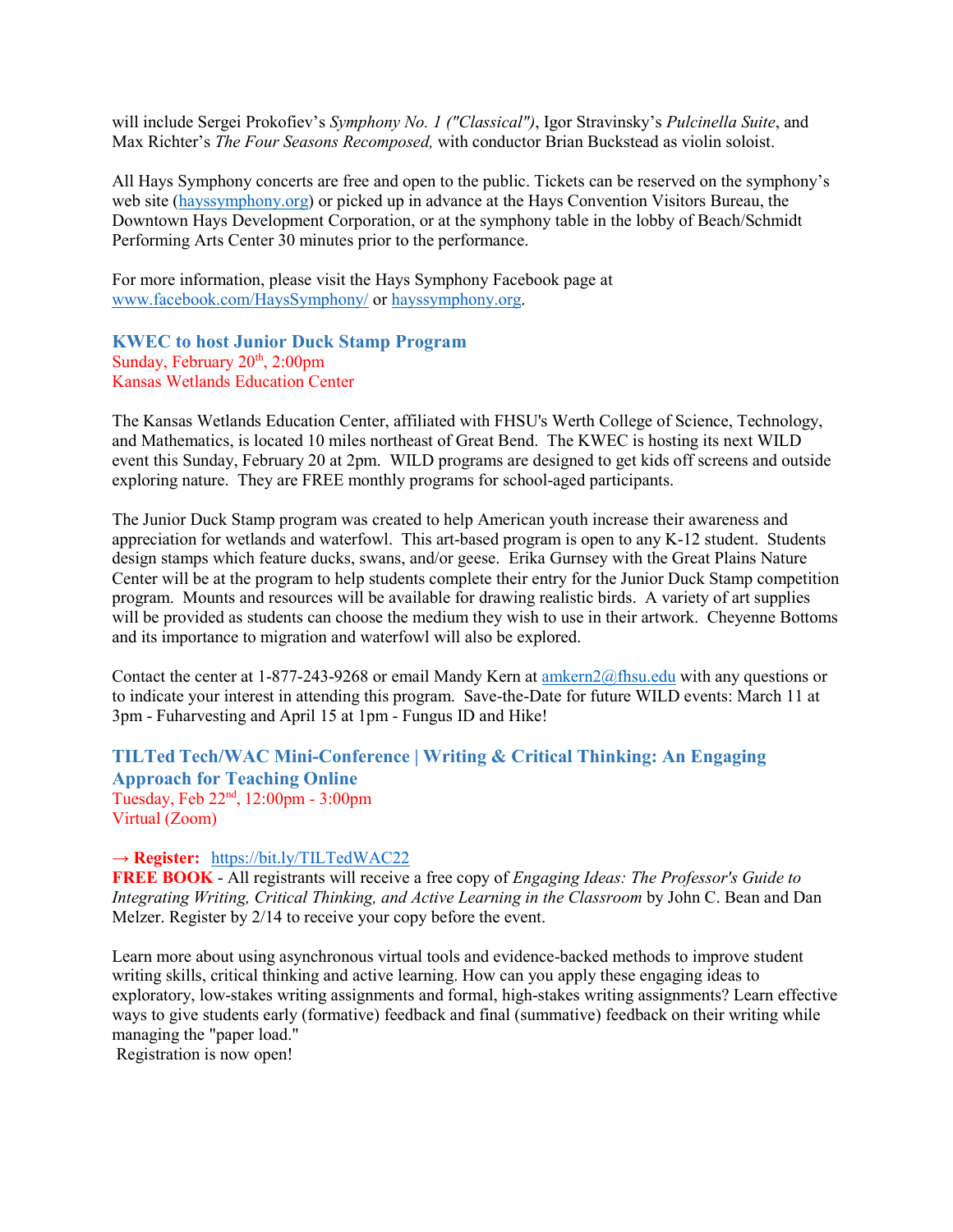This semester, both TILTed Tech Mini-Conferences (a collaboration of Forsyth Library, TILT, and Technology Services) are partnering with the Writing Across the Curriculum Committee (WAC) present professional development about "Writing & Critical Thinking" in online and in-person teaching environments. Both Mini-Conferences are based on the book, *Engaging Ideas: The Professor's Guide to Integrating Writing, Critical Thinking, and Active Learning in the Classroom* by John C. Bean and Dan Melzer. The Feb 22 event will take place on Zoom (with a focus on teaching online). If you don't teach online, save the date for April 5, which will discuss strategies for the physical classroom and feature coauthor Dan Melzer as the keynote presenter.

Questions? Contact Cyndi Landis [cllandis2@fhsu.edu](mailto:cllandis2@fhsu.edu)

<span id="page-13-0"></span>**Science Café presents: "Saving Bees By Killing Them!"** Monday, February 28<sup>th</sup>, 7:00pm 'The Venue' @ Thirsty's, 2704 Vine Street, Hays, KS 67601

The honey bee is a significant agricultural tool that is suffering from many factors that lead to colony collapse, and the overall death of arguably the world's most important pollinator. This science café is outlining parasitisation of the honey bee, which is just one of the factors that may lead to colony collapse. Here we outline the research being done at FHSU into the mitigation of parasites, which starts with isolation and production of genetic "poisons."

Presenter: Mr. James Balthazor PhD, Fort Hays State University, Associate Prof Chemistry, K-INBRE Campus Coordinator

Sponsored by Science and Mathematics Education Institute Free and open to public.

[www.fhsu.edu/smei](http://www.fhsu.edu/smei) [www.twitter.com/FHSUScienceCafe](http://www.twitter.com/FHSUScienceCafe) [www.facebook.com/FHSUScienceCafe](http://www.facebook.com/FHSUScienceCafe)

<span id="page-13-1"></span>**MDC Workshop - The Change Cycle**  Wednesday, March 2<sup>nd</sup>, 9:00am – 12:00pm FHSU Memorial Union – Stouffer Lounge Price: \$119 (Hays Chamber & FHSU Alumni discount available)

Dealing with organizational change is all about getting through the emotion and commotion with minimal damage to your career, relationships, and confidence. In this training we will explore the six sequential stages of change: loss, doubt, discomfort, discovery, understanding, and integration. Additionally, we will explore examples, tools, and success strategies so you can move resourcefully through each stage.

<span id="page-13-2"></span>**CliftonStrengths Essentials: Level 1**  Wednesday, March  $9<sup>th</sup>$ ,  $9:00am - 4:00pm$ FHSU Memorial Union – Pioneer Room Price: \$219 (Hays Chamber & FHSU Alumni discount available)

Is it best to spend time utilizing your strengths or is it more productive to work on your weaknesses? Gallup's Strengths theory claims people should spend the majority of their time doing what they do best;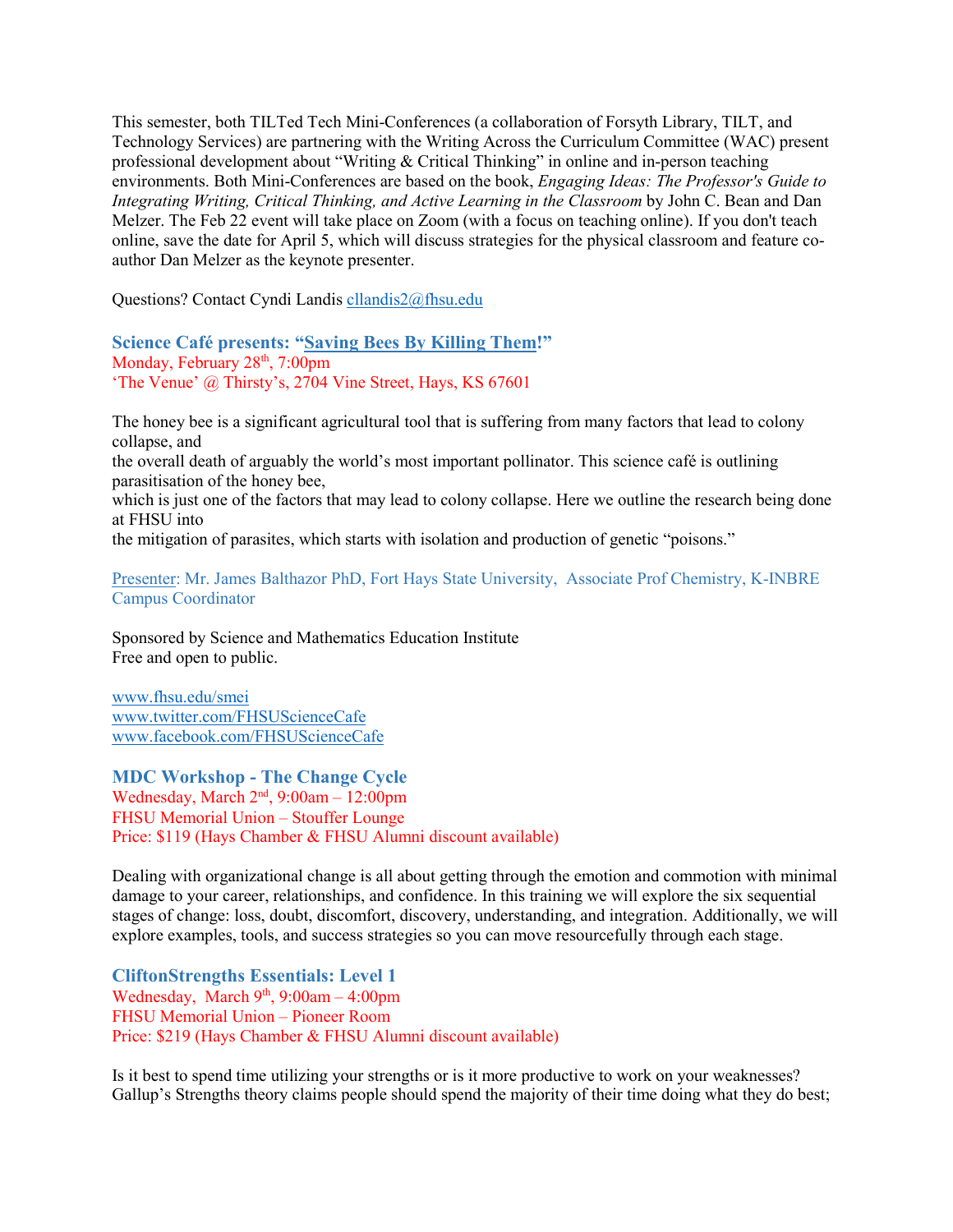using their already existing natural talents to become more productive and profitable in the workplace and at home. In this workshop, we will explore your natural talents and how to turn those talents into strengths, while also learning how to recognize talents in others and utilize them for the success of the team. This workshop requires some pre-work. This workshop will be held via Zoom video conferencing

<span id="page-14-0"></span>**CliftonStrengths Engaged: Level 2** Wednesday, March  $23<sup>rd</sup>$ ,  $9:00am - 4:00pm$ FHSU Memorial Union – Stouffer Lounge Price: \$259 (Hays Chamber & FHSU Alumni discount available)

Do you want to take your understanding of your unique CliftonStrengths to the next level? CliftonStrengths Engaged takes participants' previous knowledge of their Top 5 to a deeper, more challenging, and more significant place. In this training, participants will gain access to their Full 34 report, which will enable us to continue to hone your Top 5 as well as exploring your Top 10 and working through the 'bottom 5'; the themes that we often misconceive as weaknesses. Armed with the Top 10 themes & awareness of the bottom 5, participants will discover how each person's unique strengths can be used to find partnerships that could benefit them at work and view co-workers in new and different ways through engaging team activities.

### <span id="page-14-1"></span>**FHSU Holocaust Remembrance Committee's Virtual Book Club** Thursday, April  $14<sup>th</sup>$ , 6:00pm Virtual (Zoom)

The FHSU Holocaust Remembrance Committee will be hosting a virtual book club discussion on April 14th at 6p (central) via zoom. We will be discussing The Dressmakers of Auschwitz by Lucy Adlington. Please register to receive zoom link: <https://forms.gle/XxGifVxvZw3sLcUu5>

### **EMPLOYMENT OPPORTUNITIES**

### <span id="page-14-2"></span>**Enrollment Management Assistant – Registrar's Office**

**Position Description**: Responsible for creating a warm, helpful atmosphere in greeting and directing students and the public. This position requires an individual who can coordinate the delivery of Registrar's Office student services within the broad context of the entire university community.

**Minimum Qualifications**: This position requires a High School Diploma or equivalent, with one year of experience in office, administrative, or academic/student support services. Appropriate college coursework training may substitute at an equivalent rate for the required experience.

#### **Preferred Qualifications**:

- Bachelor's degree
- Highly proficient with Microsoft Office Suite
- Outstanding written and verbal communication skills
- Experience working in a university setting
- Experience in evaluating high school transcripts for coursework and grade point average

**Appointment Date:** The start date will be determined after acceptance of an offer and successful completion of a background check.

**Application Deadline**: Review of applications will begin immediately and continue until the position is filled.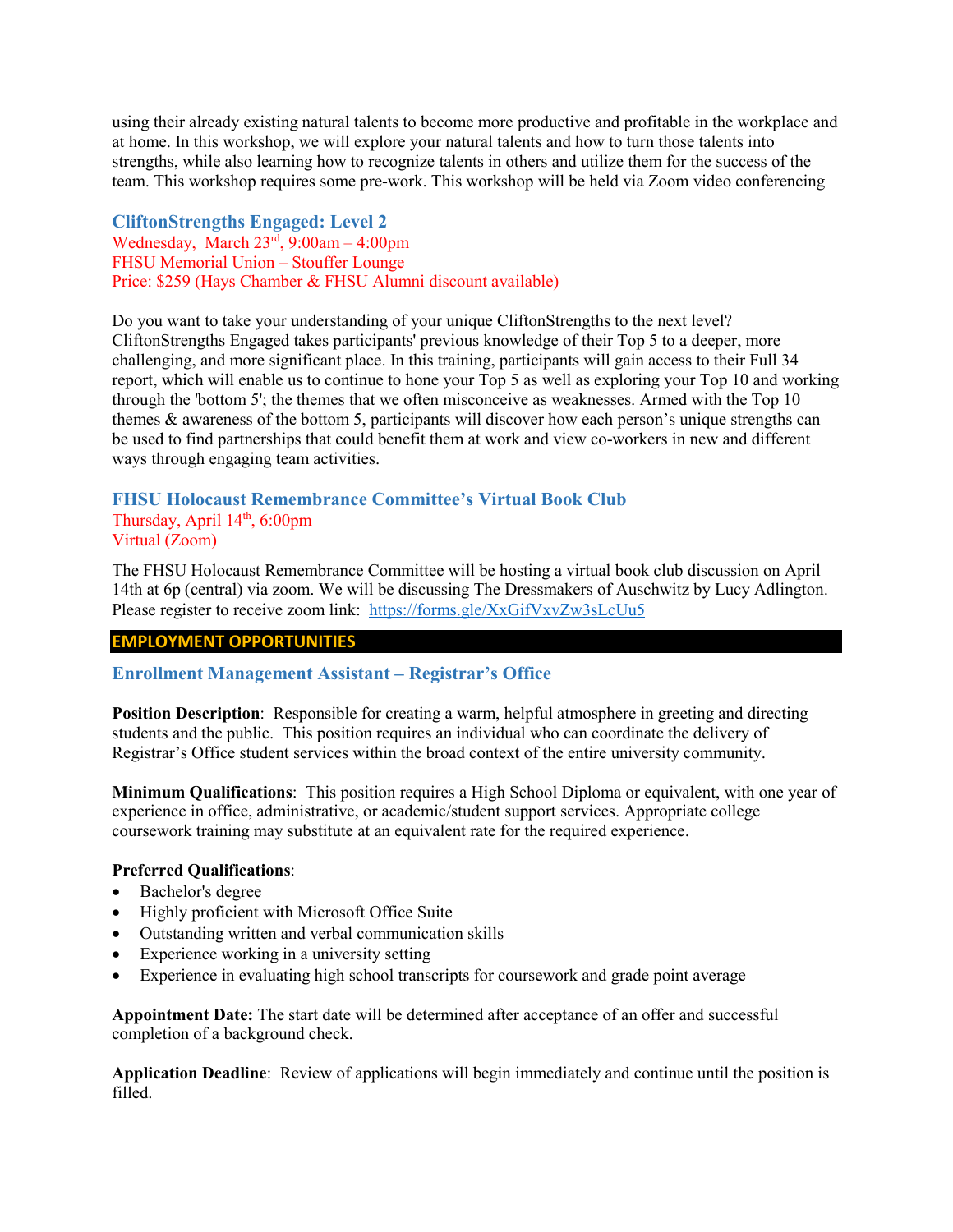### **Salary**: \$13.09

For a full description and to apply, please visit<https://fhsu.wd1.myworkdayjobs.com/CAREERS>

# <span id="page-15-0"></span>**Systems Administrator – Technology Services**

#### **Position Description:**

The Systems Administrator position is a full time, 12-month, permanent staff position in the Department of Technology Services at Fort Hays State University. The position reports to the Manager of Server Operations in the Department of Technology Services. Normal work hours are from 8:00 AM to 4:30 PM Monday – Friday, and Summer hours are from 7:30 AM to 5:00PM Monday – Thursday, and 7:30AM to 11:30AM on Friday. Occasionally, the job duties will require work to be outside of those normal hours. **Working remotely is a possibility for the right candidate.**

Successful applicant will work well independently or within a team setting and own the projects being assigned, while demonstrating strong skills in problem solving, resourcefulness, and risk assessment. The applicant will need to be able to communicate clearly, concisely, and accurately to FHSU faculty, staff, and students.

### **Duties and Responsibilities:**

Some of the primary duties and responsibilities of this role include but are not limited to:

- Manage and maintain FHSU's physical and virtual server infrastructure, primarily focusing on Windows Server. This includes installation, management, documentation, preventative maintenance, troubleshooting, system and security updates, etc.
- Administer our on-premise Microsoft infrastructure products (AD DS, AD FS, DNS, Group Policy, etc.)
- Administer our M365 tenant, particularly focusing on Exchange Online administration, user management, and licensing
- Monitor, maintain, and regularly test backups including system, file, and database backups

For a full description and to apply, please visit<https://fhsu.wd1.myworkdayjobs.com/CAREERS>

### <span id="page-15-1"></span>**Instructor of Psychology Position - Department of Psychology**

### **Position Description:**

Fort Hays State University's Department of Psychology invites applications for full-time Instructor of Psychology (non-tenure track). The teaching responsibilities are 12-15 per credit hours semester, including on-campus and online courses.

The department offers undergraduate and graduate programs in psychology (i.e., clinical, school, and experimental). The successful candidate should be prepared to teach a variety of undergraduate and graduate courses, including general psychology, abnormal psychology, research methods, counseling methods, assessment, and courses that complement the candidate's areas of clinical expertise. Candidates should indicate their area of expertise.

Preference will be given to candidates who can relocate to Hays, KS. Remote or hybrid candidates will be considered.

Although the position will not require an active research agenda, the Department has a history of promoting high quality undergraduate and graduate research, so the ideal candidate would demonstrate an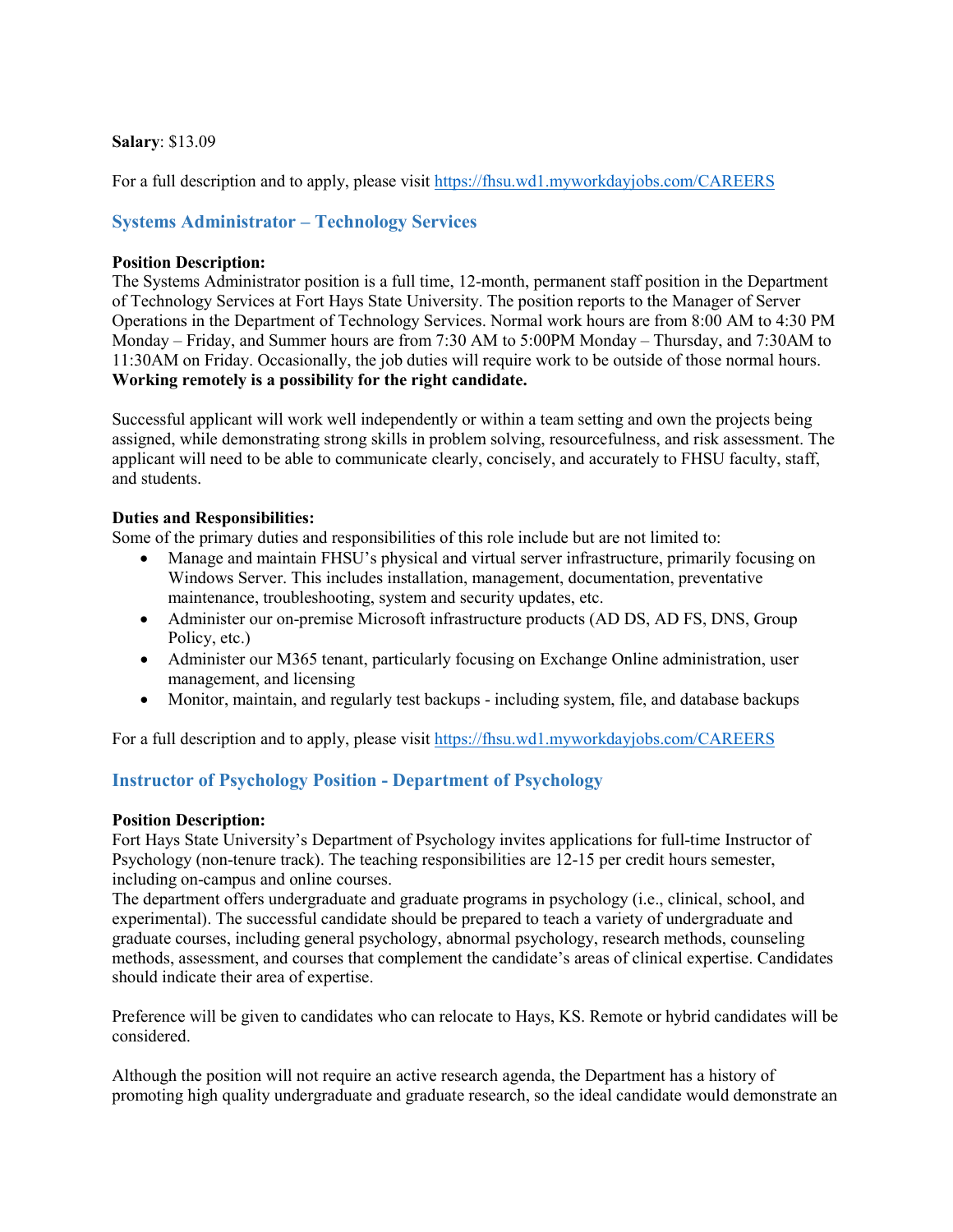appreciation of scholarship reflected in their interactions with our graduate and undergraduate students. Service to the department, university, local community, and discipline at large also will be expected.

FHSU and the Department of Psychology is committed to building an environment that is inclusive and representative of our students and state, so we encourage people from underrepresented groups to apply.

#### **Qualifications:**

Minimum Qualifications

• A Master's degree in Psychology

<span id="page-16-0"></span>For a full description and to apply, please visit<https://fhsu.wd1.myworkdayjobs.com/CAREERS>

#### **Accounting Specialist—Student Fiscal Services**

#### **Job Description**:

Fort Hays State University (FHSU) Student Fiscal Services seeks an Accounting Specialist who will process third-party invoices and payments; assist Special Program Managers with collection of third-party invoices and working with students concerning their third-party awards; administer Perkins Loan consolidations; process Kansas Setoff payments and communicate with Kansas Setoff for reporting; process Drury Loan and other institutional loan programs; monitor and process transactions for university bank accounts; process international payments; process Student Activity credit cards; and provide customer service to students as it relates to third-party payments.

This position is an integral member of the Student Fiscal Services team. Student Fiscal Services uses a team approach to meet deadlines and to provide optimum customer service during season peak periods. Cooperation, flexibility and adaptability are the expectations of all Student Fiscal Services employees. A successful candidate will possess the knowledge of accounting principles and practices and have the ability to communicate professionally with students, parents and campus offices. Must have excellent problem-solving skills, be able to work independently, be well-organized, and detailed orientated.

For a full description and to apply, please visit<https://fhsu.wd1.myworkdayjobs.com/CAREERS>

### <span id="page-16-1"></span>**Marketing Content Strategist**

#### **Position Description**:

This position is responsible for managing the content strategy for the Fort Hays State University Alumni Association. This strategy includes initiating, developing, and editing relevant content that informs, entertains, inspires, and engages Fort Hays State University (FHSU) alumni, donors, community members, faculty, staff, and students. This position serves as a storyteller – identifying, creating, and distributing compelling stories that advance the missions, goals, and objectives of FHSU, the Foundation and Alumni Association. Must be skilled in creating content for a variety of audiences and platforms including print, online, and digital. This includes news writing and feature writing, as well as content development for ads, marketing materials, emails, campaigns, web, and social media. Collaborates with FHSU Foundation and Alumni Association communications and marketing team to develop content strategies and materials that inspire engagement and philanthropic support of FHSU. The candidate must possess strong verbal and written communication skills along with strong listening and interviewing skills. This position requires good judgment, initiative, and resourcefulness with a high level of professional, service-oriented interaction. The candidate must be effective when working independently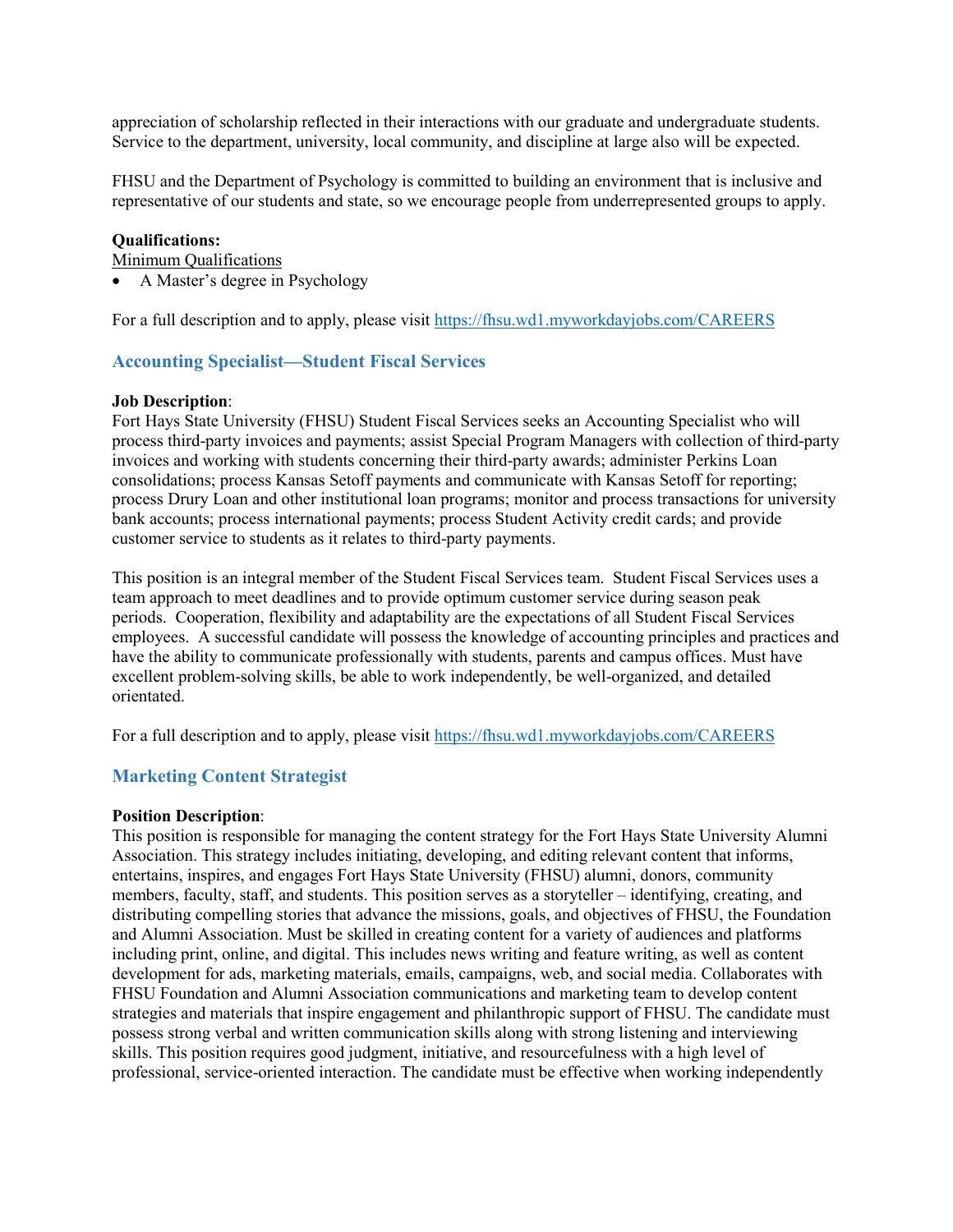and with a team. This position is an on-campus position located in the Robbins Center on the campus of Fort Hays State University in Hays, Kansas.

For a full description and to apply, please visit<https://fhsu.wd1.myworkdayjobs.com/CAREERS>

### <span id="page-17-0"></span>**Community Director, Residential Life**

#### **Position Description**:

The Community Director oversees daily operations related to residence life, staff, and student housing. Selects, trains, supervises, and evaluates residential life student staff. Provides personal, academic, educational, disciplinary, crisis management, and counseling services to students through various programs and projects. Coordinates with administrative staff to maintain facilities and operations. Maintains positive working relationships with other student affairs and campus life offices in order to facilitate programming and improve services. Assists with the general administration of residence hall student housing. Works under supervision of the Assistant Director of Residential Life to administer programs, supervise undergraduate and graduate staff, and interact positively with students. This is an oncampus position located on the campus of Fort Hays State University in Hays, Kansas.

#### **Minimum Qualifications**:

Qualified candidates should have a Bachelor's degree with one year of related work experience in a residential life or campus housing environment, and one-year supervision experience.

For a full description and to apply, please visit<https://fhsu.wd1.myworkdayjobs.com/CAREERS>

### <span id="page-17-1"></span>**Classroom to Classroom Grant Project Coordinator**

#### **Position Description:**

This is a temporary, grant-funded position that is subject to grant renewal with the Kansas Board of Regents. This position primarily oversees the Classroom to Classroom project and provides academic advising and mentoring in the Department of Teacher Education. The successful applicant will collaborate with department faculty and staff to promote the TE Department and support students in the Classroom to Classroom program. The successful applicant will have strong interpersonal skills and possess a desire to help students achieve personal and professional goals related to their academic plan. A strong work ethic, customer service skills, professionalism and collegiality are essential. Position can be located remotely in the Dodge City or Great Bend area.

For a full description and to apply, please visit<https://fhsu.wd1.myworkdayjobs.com/CAREERS>

### <span id="page-17-2"></span>**Cooperative Education Program Coordinator, Offices of Field Experiences and Licensure**

#### **Position Description**:

The Cooperative Education Program Coordinator in the Office of Field Experiences and Licensure, is a full-time, 12-month position reporting to the Director of Field Experiences. The Office of Field Experiences and Licensure handles thousands of records and the successful candidate will have an acute awareness of confidentiality, timelines, and follow-through as placements are confirmed and supported throughout the semester. Strong customer service, communication, computer skills, and organizational skills are essential.

The Coordinator organizes the placement for and tracking of College of Education candidates as they progress through their professional training and degree programs. Responsibilities include data entry and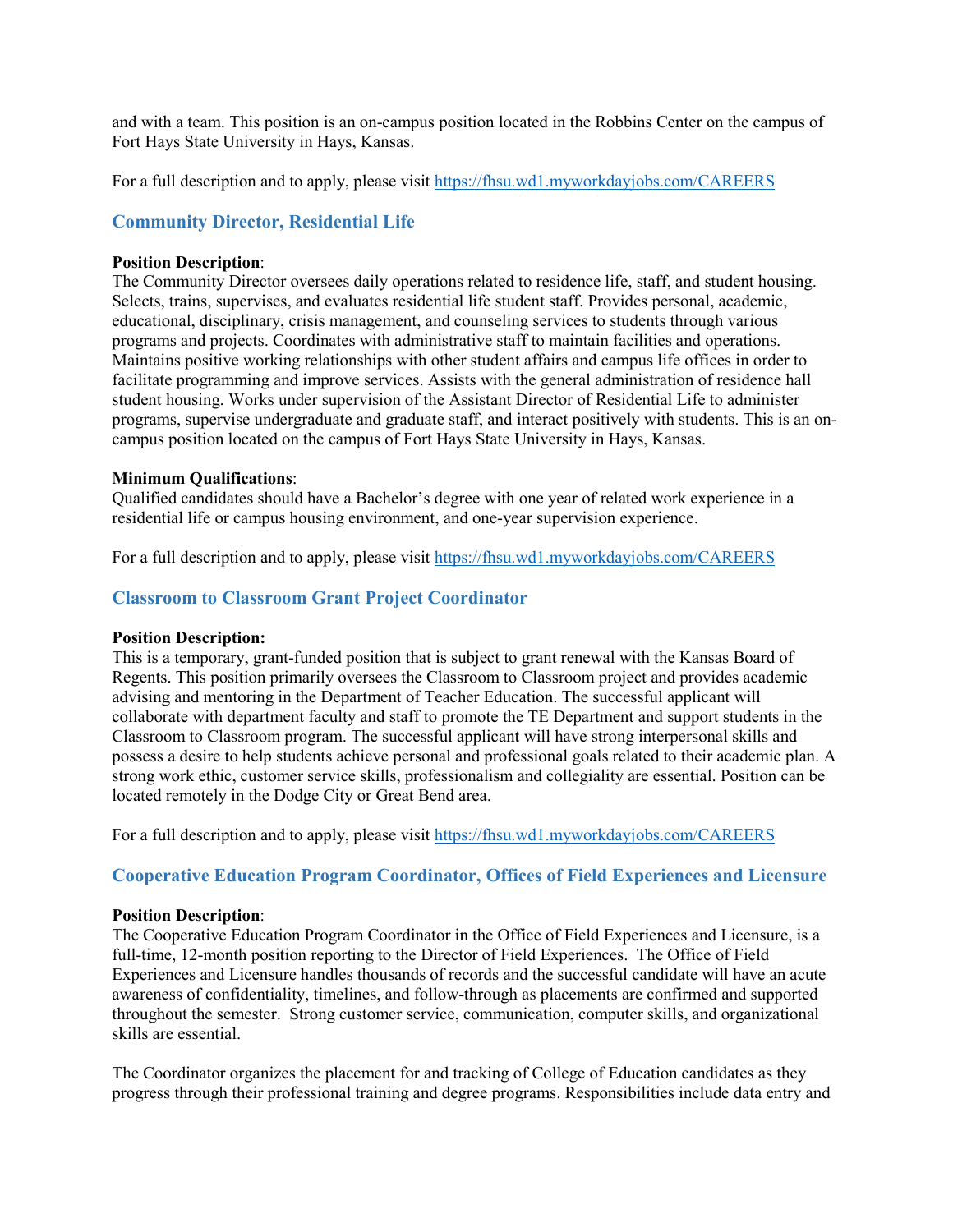communication with candidates, faculty, staff, school district personnel, and supervisors for student field experience placements in Kansas, the nation, and international locations.

#### *All interested applicants are encouraged to apply and training is available for this position.*

**Minimum Qualifications**: Bachelor's Degree

**Preferred Qualifications**: P-12 Classroom or school district experience

For a full description and to apply, please visit<https://fhsu.wd1.myworkdayjobs.com/CAREERS>

### <span id="page-18-0"></span>**Information Security Officer – Technology Services**

#### **Position Description**:

The Information Security Officer position is a full time, 12-month permanent staff position location in the Department of Technology Services at Fort Hays State University. This is an on-campus position, reporting to the Assistant Vice President for Technology Services and Chief Information Officer. Normal work hours are from 8:00 AM to 4:30 PM Monday – Friday. Occasionally, the job duties of this position will require work to be done outside of these normal hours. Successful applicant will work well independently or within a team setting and own the projects being assigned, while demonstrating strong skills in problem solving, resourcefulness, and risk assessment. The applicant will need to be able to communicate clearly, concisely, and accurately to FHSU faculty, staff, and students.

For a full description and to apply, please visit<https://fhsu.wd1.myworkdayjobs.com/CAREERS>

#### **SHARE WITH STUDENTS**

<span id="page-18-1"></span>**Interview Opportunity – Adams Brown (Deadline February 25th)**

#### **Adams Brown will conduct on-campus interviews March 4 for accounting and wealth management internships and full-time positions.**

Students can use the following links to apply by Friday, February 25, in Handshake. Those selected for interviews will be notified.

- [Accounting Internship -](https://fhsu.joinhandshake.com/jobs/5847845/share_preview) Audit
- [Accounting Internship -](https://fhsu.joinhandshake.com/jobs/5847812/share_preview) Tax
- [Wealth Management Internship](https://fhsu.joinhandshake.com/jobs/5847787/share_preview)
- [Audit Staff Accountant](https://fhsu.joinhandshake.com/jobs/5847773/share_preview)
- [Staff Tax Accountant](https://fhsu.joinhandshake.com/jobs/5847716/share_preview)

### <span id="page-18-2"></span>**Student Employment Opportunities – Docking Institute of Public Affairs**

#### **Student Telephone Surveyor – Non-WS**

Student Telephone Surveyors will conduct telephone surveys at the Docking Institute's Center for Survey Research on behalf of various government and nonprofit agencies. Training is provided, and **students set their own schedules** a week in advance depending upon their expected availability. The pay is \$10 per hour (after an initial training/trial period at \$8.25 an hour).

We are looking for individuals who can: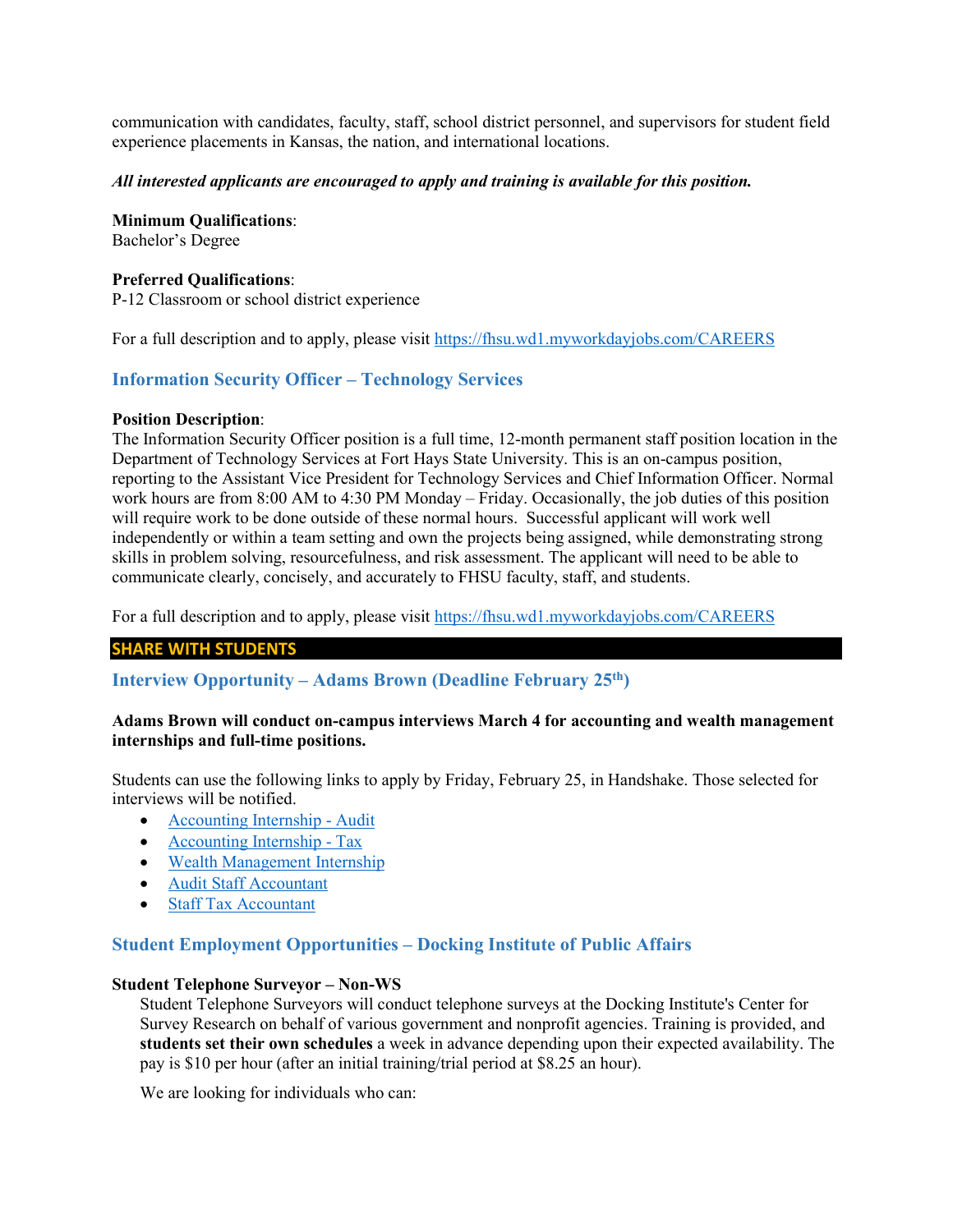- Successfully implement interviewing techniques
- Demonstrate reading comprehension and clear articulation of interview questions
- Work  $6 20$  hours per week
- Demonstrate basic computer skills
- Demonstrate good written communication skills
- Follow instructions
- Show good judgment
- Exhibit a pleasant, professional manner

Interested students should apply through Workday.

#### **Student Research Assistant – Non-WS**

Provide research assistance on various projects contracted through the Docking Institute of Public Affairs. Must be willing to assist staff members on non-research projects and perform administrative duties. Must be willing to perform a variety of tasks.

Essential **skills** and **qualities**:

- Basic computer and keyboarding experience
- Willing to learn Microsoft Suite
- Multi-tasking and prioritization
- Has high level of attention to detail and accuracy

Social science or political science majors may find this position relevant to their field of study, but all majors are welcome to apply. Hours are flexible but must be dependable. Work up to 20 hours per week at \$8.25 an hour.

Interested students should apply through Workday.

# <span id="page-19-0"></span>**FHSU Scholarship Application Deadline – February 15th**

Apply NOW for the 2022-2023 FHSU scholarships at [https://fhsu.academicworks.com/users/sign\\_in](https://fhsu.academicworks.com/users/sign_in)

### **Final Deadline**: February 15, 2022

If you haven't already submitted your 2022-2023 FHSU Scholarship Application, submit it NOW to meet the February 15th final deadline! The online scholarship application will automatically match and recommend scholarships for which you are eligible, as well as allow you to search for and select scholarships for which you wish to apply.

Additional scholarship opportunities will be posted throughout the scholarship application cycle (September 15, 2021 - February 15, 2022). Be sure to log back into your scholarship account periodically to view additional opportunities that may be available.

You may view the FHSU scholarship opportunities before applying at [https://fhsu.academicworks.com/.](https://fhsu.academicworks.com/)

### <span id="page-19-1"></span>**Award for Outstanding Undergraduate Scholars (Deadline April 8th)**

The Undergraduate Research Experience (URE) Steering Committee is seeking nominations from faculty and staff for the annual **FHSU Award for Outstanding Undergraduate Scholars.** This prestigious award is offered to recognize undergraduate students who exemplify scholarly activity. The committee will provide **five** awards, one for an outstanding undergraduate student from **each college**. Nomination letters can come from FHSU faculty or staff and should be submitted using the link below **by 5:00pm CST on April 8th, 2022**.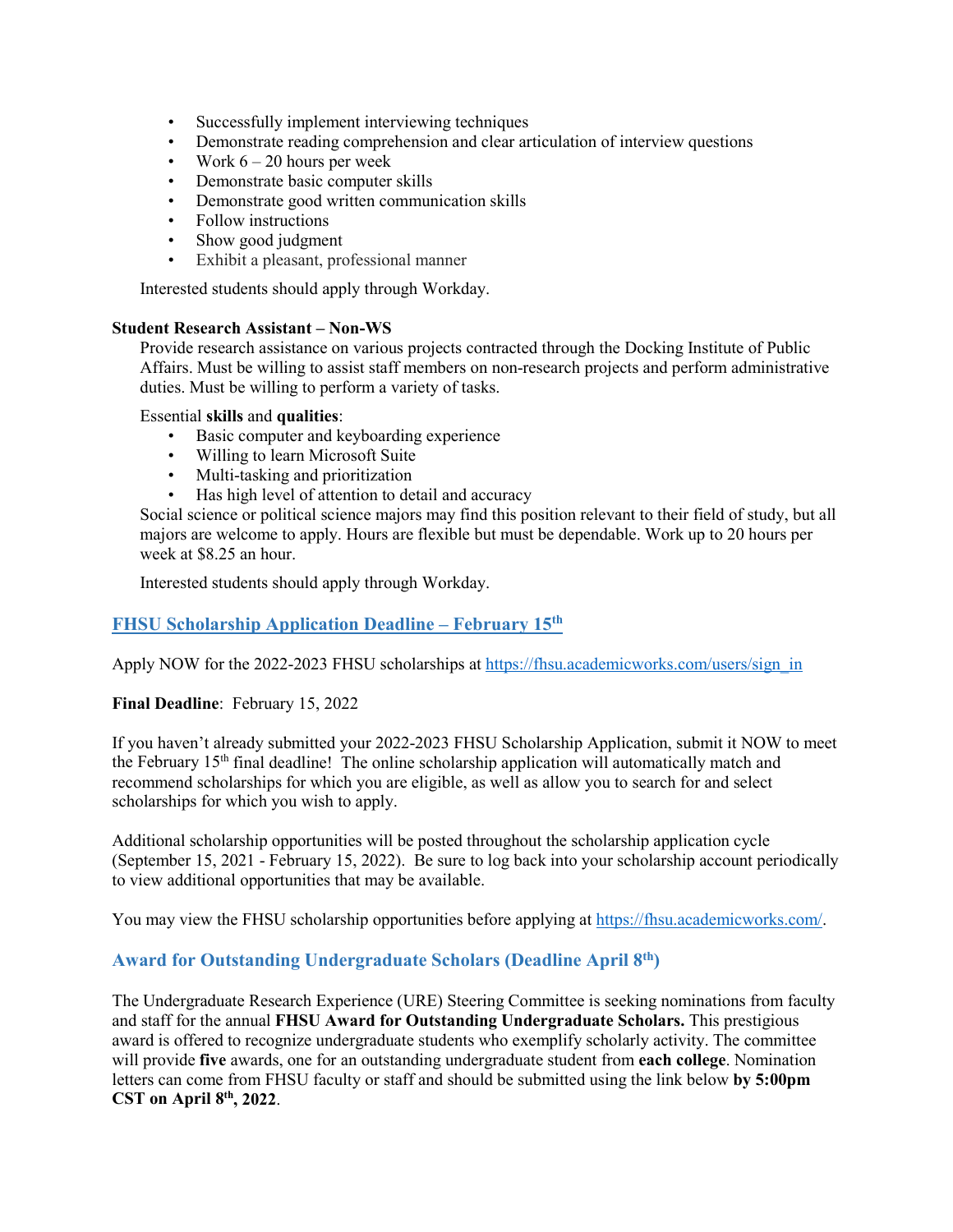Winners will receive a medal and monetary award of \$100.00. Winners also will be recognized through a reception ceremony the week of May 2nd hosted at President Mason's residence.

For more information, and to submit a nomination, please go to: <https://fhsu.infoready4.com/#competitionDetail/1863493>

Questions? Please contact [URE@fhsu.edu](mailto:URE@fhsu.edu)

### **Join us for Kansas Undergraduate Research Days (March 1st - 3rd)**

Dear faculty, staff, and students! You are invited to the annual **Kansas Undergraduate Research Days scheduled for March**  $1^{st} - 3^{rd}$ **, 2022.** The event will be virtual this year and can be accessed here starting March 1st: **<https://symposium.foragerone.com/kansas-undergraduate-research-days>**

This event features approximately 40 different projects and is an opportunity for state legislators and other guests visiting the website to see first-hand the quality of research in which Kansas undergraduates from ESU, FHSU, KSU, KU, KUMC, PSU, Washburn, and WSU are engaged. The Kansas Undergraduate Research Days event website features posters and accompanying student videos describing the research projects. Visitors will be able to comment and post questions for the student presenters on **March 1st, 2nd, & 3rd.**

The annual event is intended to raise awareness of research being conducted by undergraduate students and to highlight the transformational educational opportunities available to students at each KBOR university. These experiences enrich student education, enhance preparation for future careers, and illustrate how higher education strengthens the Kansas economy and workforce.

We hope that you will stop by the virtual site, take a look, and leave comments for our undergraduate researchers. Thank you! Questions about this event? Contac[t URE@fhsu.edu](mailto:URE@fhsu.edu)

### <span id="page-20-0"></span>**VIP Ambassador Program Seeking Candidates for 2022-23**

Do you know any students that are looking for a meaningful way to get involved at FHSU? Through the VIP Ambassador program, they'll have opportunities to represent the university while building leadership, communication and networking skills that will help them succeed now and in the future.

VIP Ambassadors are a prestigious group of student leaders chosen to represent FHSU at official campus events, under the direction of the Fort Hays State University Office of the President. Only a small number of students are selected each year to participate in this remarkable program.

Each applicant must be a full-time undergraduate student and have completed at least one semester at FHSU or another post-secondary institution prior to the application year. **Graduate students and students graduating in December are not eligible.** Additionally, applicants must maintain a 2.5 cumulative GPA or higher and participate in a minimum of 10 events throughout the year.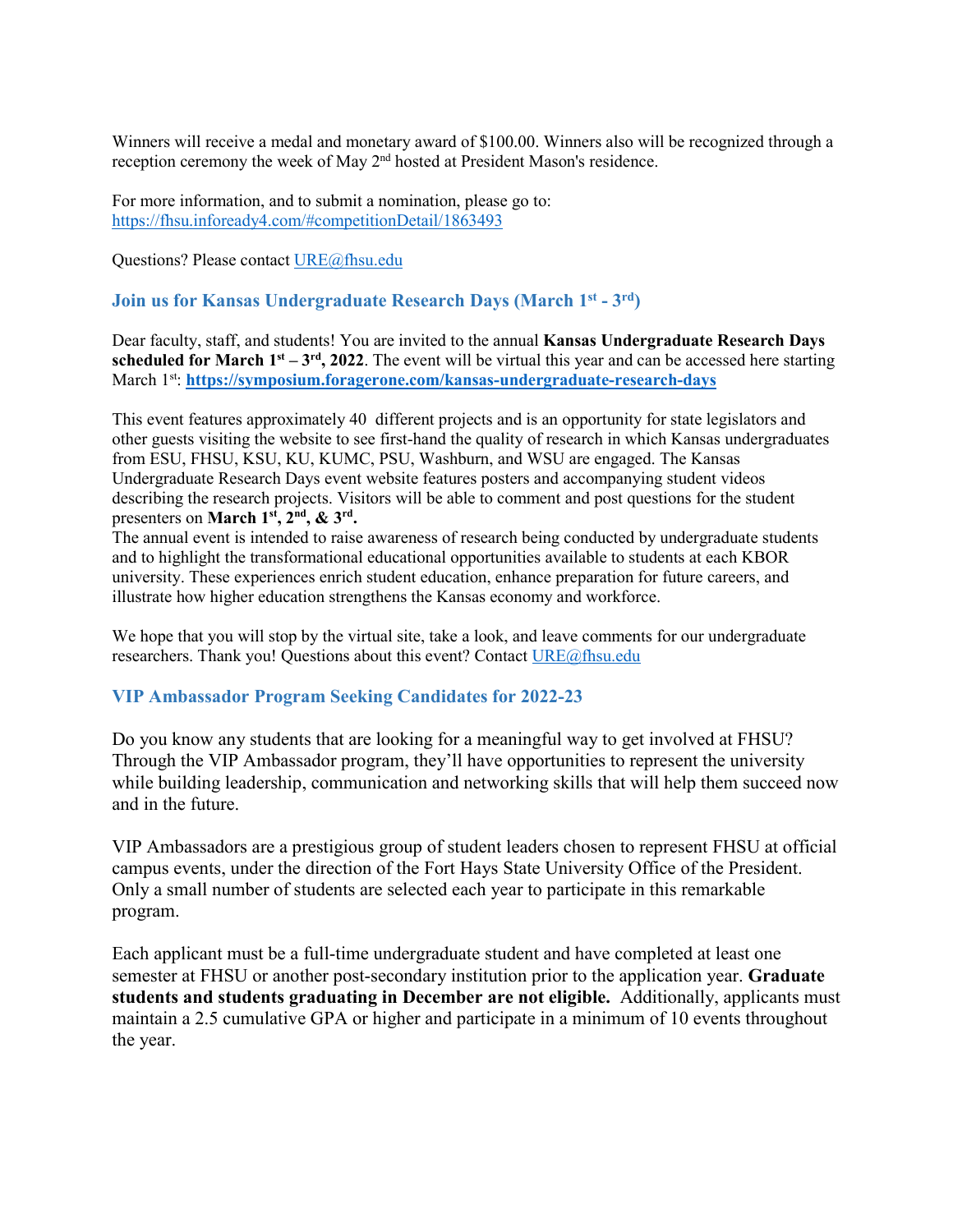Students interested in learning more are invited to join current VIP Ambassadors for an information session on **February 21 at 3:30 pm in the Black and Gold, Memorial Union**. To register, please email RoJene Broeckelman at [rbroecke@fhsu.edu](mailto:rbroecke@fhsu.edu) by February  $18<sup>th</sup>$ .

Applications for the 2022-23 academic year are now being accepted. Go to [www.fhsu.edu/vip](http://www.fhsu.edu/vip) for the short application. The interview schedule fills up quickly, so students should apply early for the best selection of times. The application deadline is March 7.

For more information, call Janette Meis, VIP Ambassador Advisor at 785-628-4577 or [j\\_meis@fhsu.edu.](mailto:j_meis@fhsu.edu)

# <span id="page-21-0"></span>**Nominate a Faculty Member for FHSU's Pilot Award**

Recognize an outstanding faculty member for the Pilot Award. Graduating seniors have the opportunity to honor a member of the Fort Hays State University teaching faculty by nominating him or her for the prestigious Pilot Award. Nominations can be made at [https://fhsualumni.com/engagement/awards/pilot](https://fhsualumni.com/engagement/awards/pilot-award-nominations/)[award-nominations/](https://fhsualumni.com/engagement/awards/pilot-award-nominations/)

# <span id="page-21-1"></span>**Special Olympics – Service Opportunity**

Hello Tigers! Special Olympics Kansas are looking for volunteers! Special Olympics is an organization that provides year-round sports training and athletic competitions in a variety of sports for children and adults with intellectual disabilities. Special Olympics Kansas is having their State Basketball and Cheerleading Tournament in Hays coming up on March 19th and would love to have organizations and students volunteer. They have a variety of positions open including First Aid (requires first aid and CPR certification), general skills aide, timers, and scorekeepers. Here is the link to sign up if you are interested or want to get your organization involved. <https://www.signupgenius.com/go/30e0c49a9ab2da3f49-2022>

# <span id="page-21-2"></span>**Student Employment Opportunity – Dept of Communication Sciences and Disorders**

### **Office Assistant – WS**

Student will work as receptionist for the Department of Communication Sciences and Disorders and The Herndon Clinic. He/She will assist the Administrative Associate with various office duties. Daily work will include answering phone and taking accurate messages; greeting patients, students, and faculty/staff; processing mail; filing; working with word documents and excel spreadsheets. Student must understand the importance of confidentiality in handling records and files. The applicant must be dependable, detailoriented and be able to work with the public, students, and faculty. The student must have a basic understanding of Microsoft Office. The student must have basic knowledge of common office equipment, good oral and written communication skills, professional telephone skills, proofreading skills, and accuracy.

Please email your cover letter, resume, and references to Tonya White[, tlwhite7@fhsu.edu.](mailto:tlwhite7@fhsu.edu)

# <span id="page-21-3"></span>**Werth College Career Fair**

Career Services and the Werth College of Science, Technology, and Mathematics invite you to attend the Werth College Career Fair event!

This is your opportunity to meet employers and discuss potential internship and full-time opportunities.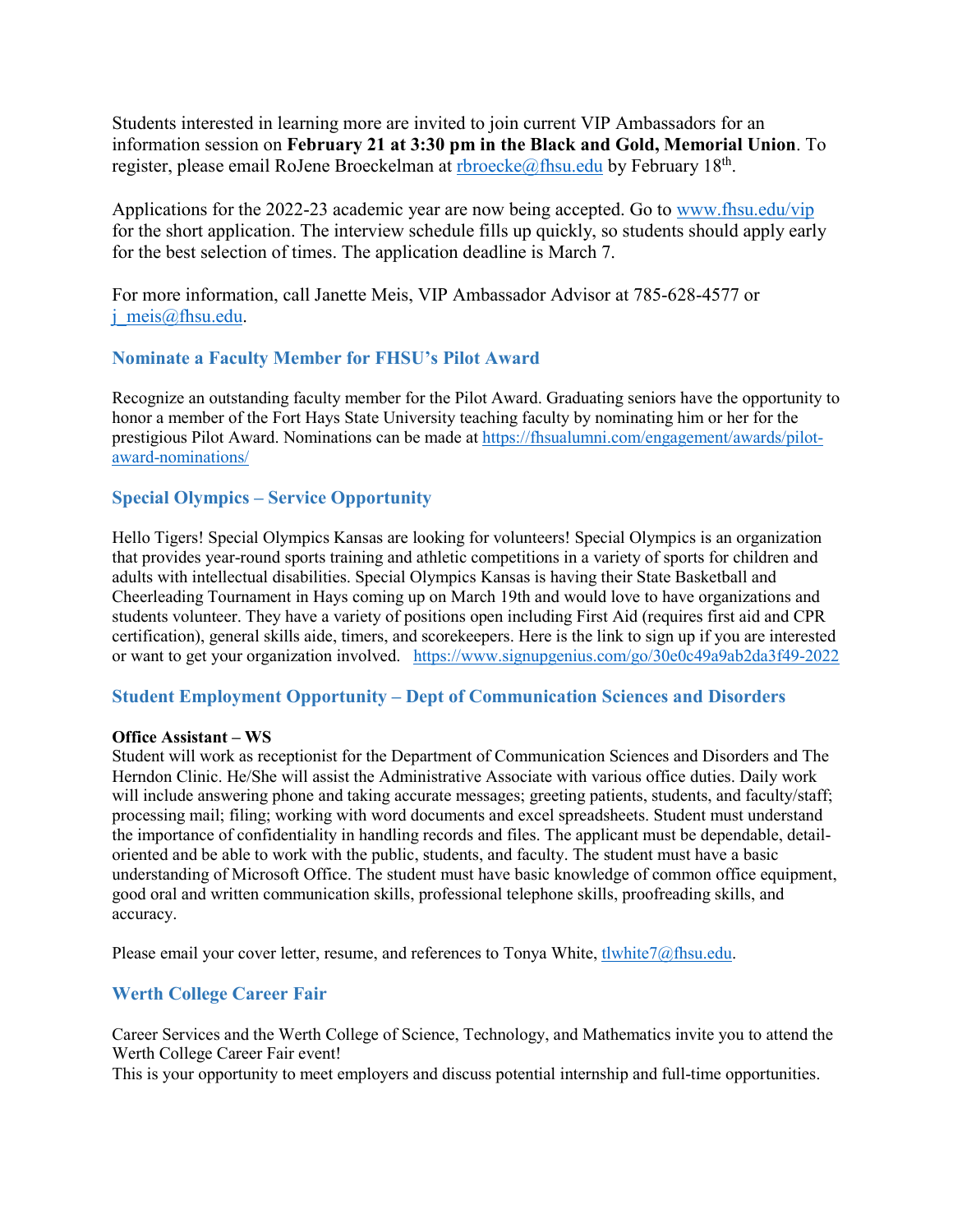The fair will be held on Wednesday, February 23, from 2:30-4:00 p.m. in the Memorial Union, Fort Hays Ballroom.

# <span id="page-22-0"></span>**FHSU Tigers Without Limits Support Group**

Tigers Without Limits is a social and support group for undergraduate students who identify as being Neurodivergent. The group aims to provide information, connections, and a community where members can feel supported, share information, and celebrate successes. Tigers Without Limits will create opportunities to:

- Share information about student support services at FHSU
- Gain feedback from group on support services on campus
- Build environments that foster friendships
- Be a safe space for members to share special interest
- Expand member information on a variety of daily living skills including social skills, empathy skills, classroom etiquette, living independently, etc.

We will meet on Mondays, starting January 24<sup>th</sup> at 1:30pm in the Memorial Union Smoky Hill Room.

# <span id="page-22-1"></span>**VALUE is back for 2022-23!**

VALUE is back! Applications for the VALUE program's 2022-23 cohort are now open! You can learn more about the program, and find the link to the application at [https://fhsu.edu/leadership/value/.](https://fhsu.edu/leadership/value/)

To be eligible for the program, students must:

- Be in good academic standing
- Be junior or senior status during their time in the VALUE program
- Have completed LDRS 300: Intro to Leadership Concepts & LDRS 302: Intro to Leadership Behavior
- Have a willingness to go beyond the typical student experience and commit themselves to a deep degree of scholarship and service.

This program is open to all on-campus and online\* students!\*\*

Join us for an info session in February to learn more. Find dates and times at [https://fhsu.edu/leadership/value/value-info-sessions.](https://fhsu.edu/leadership/value/value-info-sessions)

*\*Success in the VALUE program relies heavily on the two Advanced Leadership Labs, which are courses presented in a seminar format. The peer-to-peer interaction associated with the Advanced Leadership Labs not only reinforces the skills of collaboration and operations in organizations but also allows students to engage with each other on both an academic and personal level as students progress through the program. If you are an online student at FHSU, students must be willing to attend class, via Zoom, Tuesdays and Thursdays from Noon - 1:15 Central Time, on a weekly basis throughout the fall and spring semesters of the program. Individual arrangements should be discussed with the instructor for instances in which students are unable to attend class.*

*\*\*Only 8-10 students are selected for the VALUE program each year.*

If you have questions about the program, contact Kaley Klaus [\(krklaus@fhsu.edu\)](mailto:krklaus@fhsu.edu) or Justin Greenleaf [\(jpgreenleaf@fhsu.edu\)](mailto:jpgreenleaf@fhsu.edu) in the Department of Leadership Studies (Rarick Hall 119).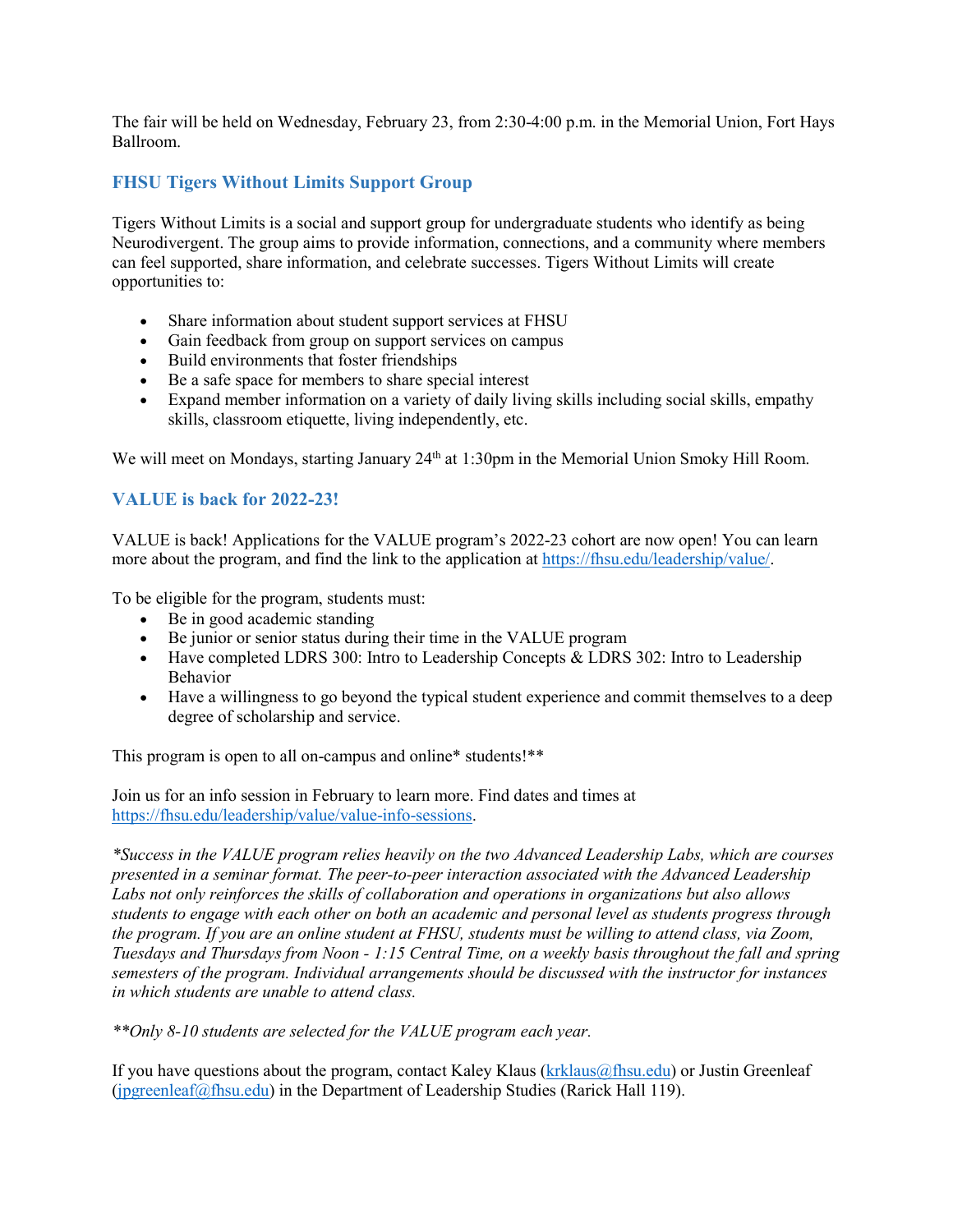# <span id="page-23-0"></span>**Peer Counseling Program Launches at FHSU**

Just need someone to talk to?

FHSU Health and Wellness Services and the FHSU Psychology Department have launched the university's first Peer Counseling Program! The program, called, "Lean on Me: Peer Counseling" serves as a "listening service" in which FHSU students can sit down and talk with upper-level psychology undergraduate students who have received specific training within their department and in the utilization of Health and Wellness Services resources. This program will be offered free of charge to all on-campus FHSU students. Our peer counselors are ready to help you navigate life stressors, work on time management, and promote overall wellness during your college years. Call Health and Wellness Services today at 785-628-4401 to schedule an appointment!

Questions? Feel free to contact [sespurlock@fhsu.edu](mailto:sespurlock@fhsu.edu)

### <span id="page-23-1"></span>**Summer Internship Opportunities**

These paid summer internships are open to all students, regardless of major or degree program.

Students may click on each link to learn more or apply.

Claims Intern – [Farm Bureau Financial Services](https://fhsu.joinhandshake.com/jobs/5885816/share_preview) Application deadline is February 18. Interviews will take place on campus.

[Event Coordinator Intern –](https://fhsu.joinhandshake.com/jobs/5868537/share_preview) Nex-Tech Wireless Application deadline is March 11.

[Summer Interns \(multiple departments\) –](https://fhsu.joinhandshake.com/jobs/5892264/share_preview) Smith County Memorial Hospital Application deadline is March 31.

### <span id="page-23-2"></span>**Faulkner Challenge 2022 - \$10,000 In Cash Prizes**

The Faulkner Challenge, hosted by The Center for Entrepreneurship at Fort Hays State University, is a Business Plan competition designed to develop entrepreneurial imagination and innovation in University students, regardless of major or interests. Teams compete for \$10,000 in prizes.

The Faulkner Challenge is open to any new venture in the conceptual stage, the seed stage, or the startup stage. Teams are evaluated on their ability to clearly identify market opportunity, value proposition, and sustainable competitive advantage.

#### **Important Event Dates:**

**Business Plan Submission – March 4, 2022**

Submit your business plan to [faulknerchallenge@fhsu.edu](mailto:faulknerchallenge@fhsu.edu) Entries are accepted from February 4, 2022 - March 4, 2022 11:59 pm

**Top 8 Pitch – March 26, 2022**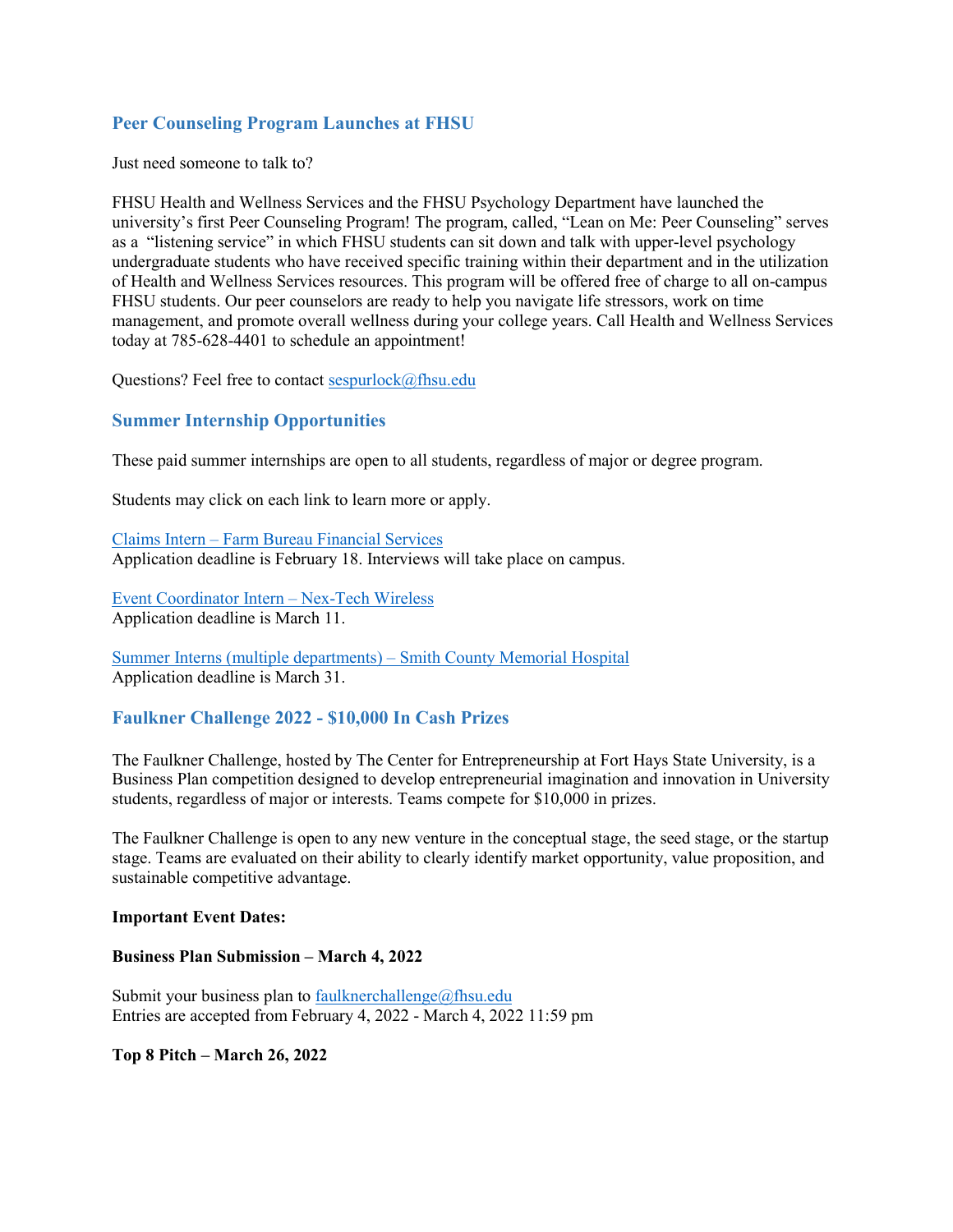Eight teams will be notified by email on March 11, 2022 and invited to make an oral presentation on March 26, 2022. Public presentations will be both in person and on a virtual platform.

### **Final 3 Pitch – April 1, 2022**

The top three teams will pitch on April 1, 2022 for \$10,000 in prize money divided into awards of \$6,000 for first place, \$3,000 for second place, and \$1,000 for third place. Public presentations will be both in person and on a virtual platform.

For more information:

<https://www.fhsu.edu/cob/faulkner-challenge/> [faulknerchallenge@fhsu.edu](mailto:faulknerchallenge@fhsu.edu)

# <span id="page-24-0"></span>**Circles of Support Peer Support Group**

Are you an online student looking to connect with other online students? Circles of Support are online student-led peer support groups. Jump into a Zoom, socialize, and learn about some free resources, too.

Here are the group times for Spring '22 (all times are in Central Time):

Groups will meet via Zoom each week, excepting the week of midterms, spring break, and finals. This semester, our groups meet at these times (all times are in Central Time): - Sundays, 4:00 pm (Central Time) Mondays, 6:00 pm (Central Time) Mondays, 6:30 pm (Central Time) (every other week) Tuesdays, 2:00 pm, 5:30 pm, & 8:00 pm (Central Time) Wednesdays, 7:00 pm (Central Time) Thursdays, 8:30 pm (Central Time) Fridays, 4:00 pm, 5:00 pm, & 6:00 pm (Central Time) Follow the link to join the Circles of Support group in TigerLink:

<https://tigerlink.fhsu.edu/submitter/form/start/523368>

### <span id="page-24-1"></span>**Tutoring Available for Most FHSU General Education Courses**

Students can schedule a tutoring appointment by stopping by the Center for Student Success welcome desk, calling 785-628-4260, emailing success $@$ fhsu.edu, or scheduling online in Handshake - [https://fhsu.joinhandshake.com/login.](https://fhsu.joinhandshake.com/login)

Evening drop-in tutoring is available. Check website for drop-in tutoring schedule [https://www.fhsu.edu/retention/asp/free-tutoring/.](https://www.fhsu.edu/retention/asp/free-tutoring/)

For online students: please promote Smarthinking. Smarthinking is an online academic tutoring service and can be accessed through Workday > myFHSU.

If you have questions regarding tutoring services, please contact Hannah Hearld at [hlhearld@fhsu.edu.](mailto:hlhearld@fhsu.edu)